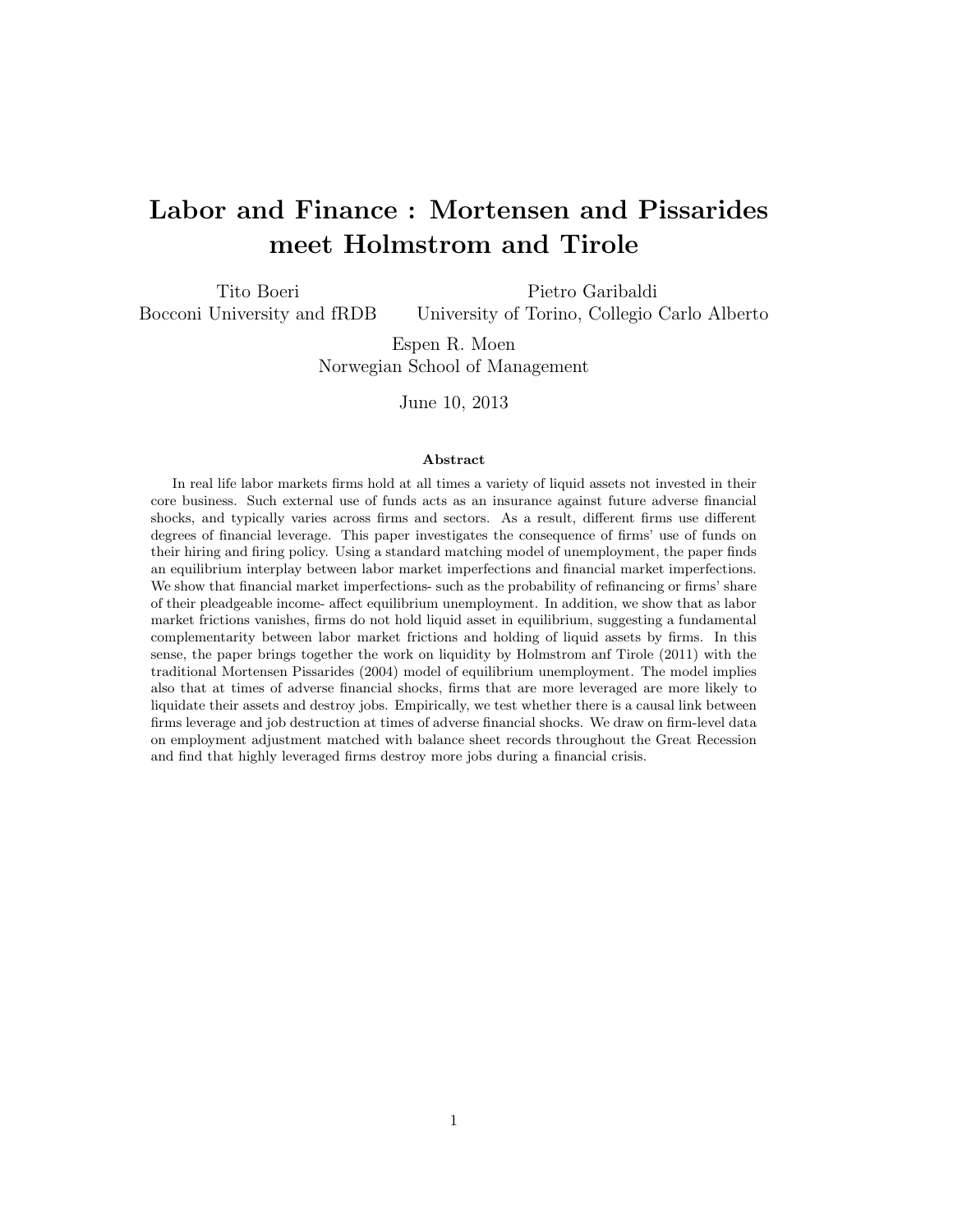### 1 Introduction

In real life labor markets firms hold at all times a variety of liquid assets not invested in their core business Such external use of funds acts as an insurance against future adverse shocks and typically varies across firms and sectors. As firms choose the size of this war chest, they automatically decide how much to depend on external financing and how much to be leveraged. Holmstrom and Tirole (2011) have recently rationalized the demand for liquid funds and the size of leverage by firms and business. While the use of external funds is now fairly understood in the corporate finance literature, it is largely ignored by the traditional labor market analysis. At the same time, Mortensen and Pissarides' (1994) model of equilibrium unemployment ignores the financial constraints of firms.

This paper investigates the consequence of firms' use of liquid funds on their hiring and firing policy. Using a standard matching model of unemployment, the paper shows that there is an equilibrium interplay between the value of unemployment and financial conditions. Firms choose ex-ante the size of their business as well as the composition of their funds. Financial markets are imperfect and firms use a share of their pleadgeable income as a collateral for raising funds. Yet, over their life time firms are subject to adverse financial schocks that call for reinvestments. Such reinvestment option crucially depends on the firms' holding of financial assets as well as on the probability of obtaining further funding. If funding is not available when refinancing is needed, firms may be forced to liquidate assets and destroy jobs. Financial market imperfections- such as the probability of obtaining refinancing, or firms share of their pleadgeable income- affect equilibrium unemployment. In addition, we show that as labor market frictions vanishes, firms do not hold liquid asset in equilibrium, suggesting a fundamental complementarity between labor market frictions and holding of liquid assets by firms. In this sense, the paper brings together the work on liquidity by Holmstrom anf Tirole (2011) with the traditional Mortensen Pissarides (2004) model of equilibrium unemployment.

The model implies also that at times of adverse financial shocks, firms that are more leveraged are more likely to liquidate their assets and destroy jobs. Empirically, we test whether there is a causal link between firms leverage and job destruction at times of adverse financial shocks. We exploit matched employment-balance sheet data at the firm-level to look into the relationship between employment adjustment and leverage throughout the 2008-9 financial crisis. Since leverage is clearly an endogenous variable, we instrument the firms financial position by their access to third party collateral provided within a consortium of firms. We find a sizeable and negative effect of leverage on employment adjustment, which according to our identification assumption can be interpreted as a causal effect of leverage on hiring and firing policies of firms.

We are certainly not the only ones to study the interplay between finance and labor. In the aftermath of the Great Recession, Pagano and Pica (2010) studied the effects of financial market imperfections on labor adjustment in the context of a perfect labor market. Monacelli, Quadrini and Trigari (2012) investigate the interaction between the firms wage policy and its financial structure. Wasmer and Weil (2005) study the interplay between matching frictions in both the labor and the financial markets. Yet, we are probably the first to bridge the gap between the two main models of firms and finance. Holmstrom and Tirole (2011) represent the basic model of firms' demand for liquid assets. Mortensen and Pissarides (1994) offer the key framework for the analyses of unemployment. Empirically, Gatti et al. (2010) and Belke enf Fehn (2001) show that there are various interactions between unemployment and financial frictions.

The structure of the paper is as follows. Section 2 sets the scene by providing basic concepts and definitions. Section 3 introduces the model, and characterizes its equilibrium. Section 4 extends the model to allow for heterogeneous firms and derive testable empirical implications. Section 5 takes the basic prediction of the model to the data, and tests whether firms more leveraged are more likely to destroy jobs during the 2008-2009 recessions. Section 6 concludes.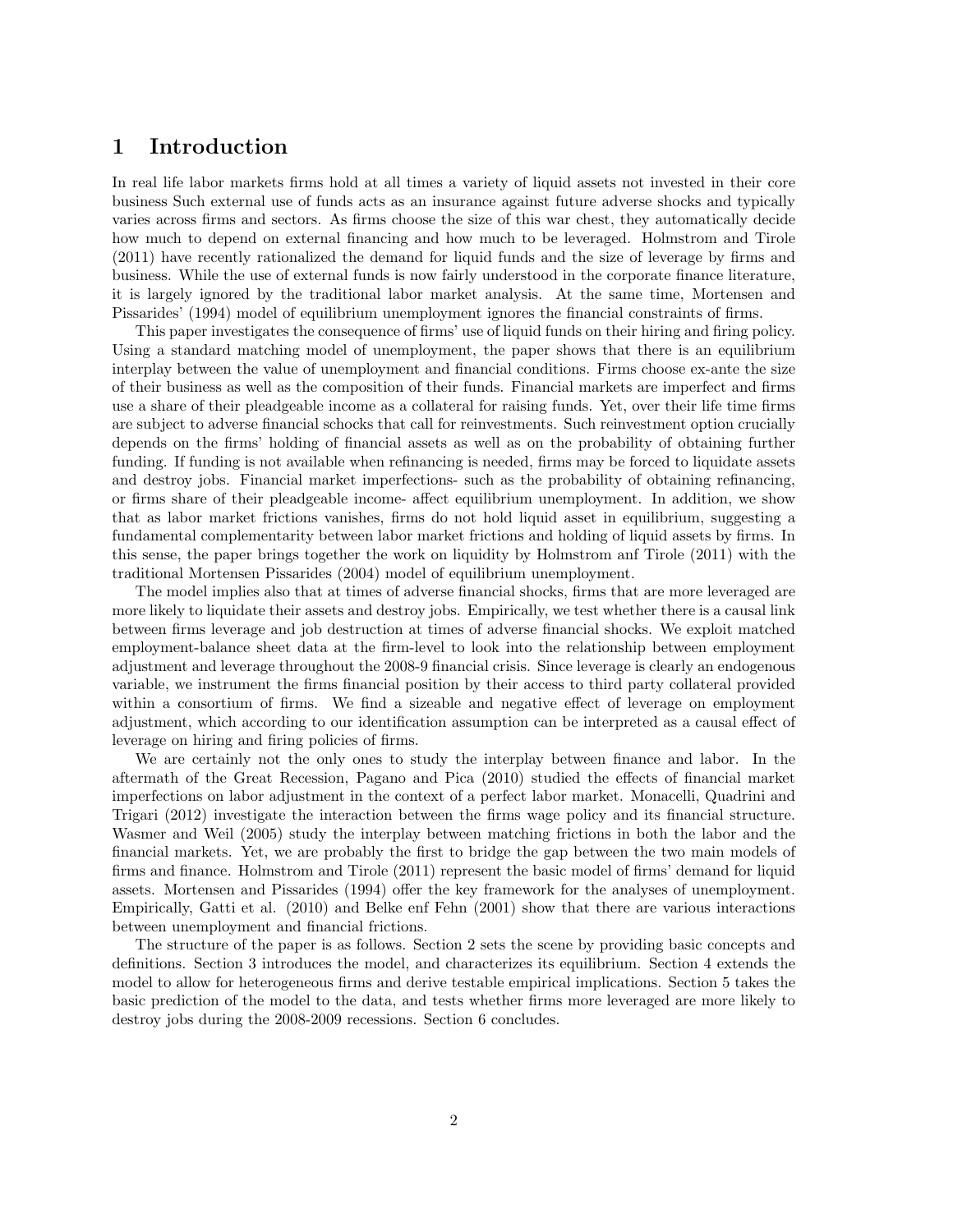### 2 Basic Concepts and Definitions

Firms need funds for internal use (labor costs at large plus investment in machine) or for external use (liquidity as a precautionary savings for future investment). Firms may obtain funds through the pleadgeable income, as well as their private wealth.

Let's introduce some basic definition

• Firms' Use of Funds

Firms' Use of Funds  $= \widetilde{I} + A + C(.)A$ 

where  $\tilde{I}$  are the liquid funds held by the firms, A are the funds invested in the physical machines, so that A measures the size of investment, and  $C(.)$  A are the funds needed to finance all labor costs

• Firms Pleadgeable income. A firm can obtain all of these funds from its pledgeable income. A fraction  $\rho$  of the PDV of the surplus from the operations ican be pledged. If the joint firm-worker surplus of an investment A with liquid fund I is  $S(A, I)$ , then total funding of the firm is

$$
Total Funding = P = Y_o + \rho S(A, \tilde{I})
$$

where  $Y<sub>o</sub>$  is the entrepreneur private wealth that can be fully pledged.

• Firms Internal Funds. We can now further define firms' internal funds as the fraction of funds that are invested in the firm

Firms's internal funds=
$$
\frac{A+C(.)A}{P}
$$

• Firms external funds are the funds left liquid for future investment needs (also called the firm war chest)

Firm's external funds = 
$$
\frac{I}{P}
$$

• We define firm's leverage as the share of funds invested internally so that

Firm's leverage = 
$$
l = 1 - \frac{I}{P} = \frac{P - I}{P}
$$

This definition of firm's leverage makes clear that we intend leverage as the share of funds borrowed that are invested in the core operation and are not held in cash. In other words, we intend leverage as funding net of liquid asset.

With these basic concepts, the model that we propose from the next section can help us addressing various questions. Why firms have different leverage? Is there a link between labor market imperfections and firms use of funds. How firms hire and fire? Which are the links between labor and finance Do financial imperfections induce job destruction at time of adverse business conditions?

### 3 The model

The idea is that firms may need refinancing, for instance because they need to do new investments. In the simple model that we propose, the reinvestment implies that the machines are completely destroyed when an investment shock arrives, and when so happen, the old contract with the bank is void.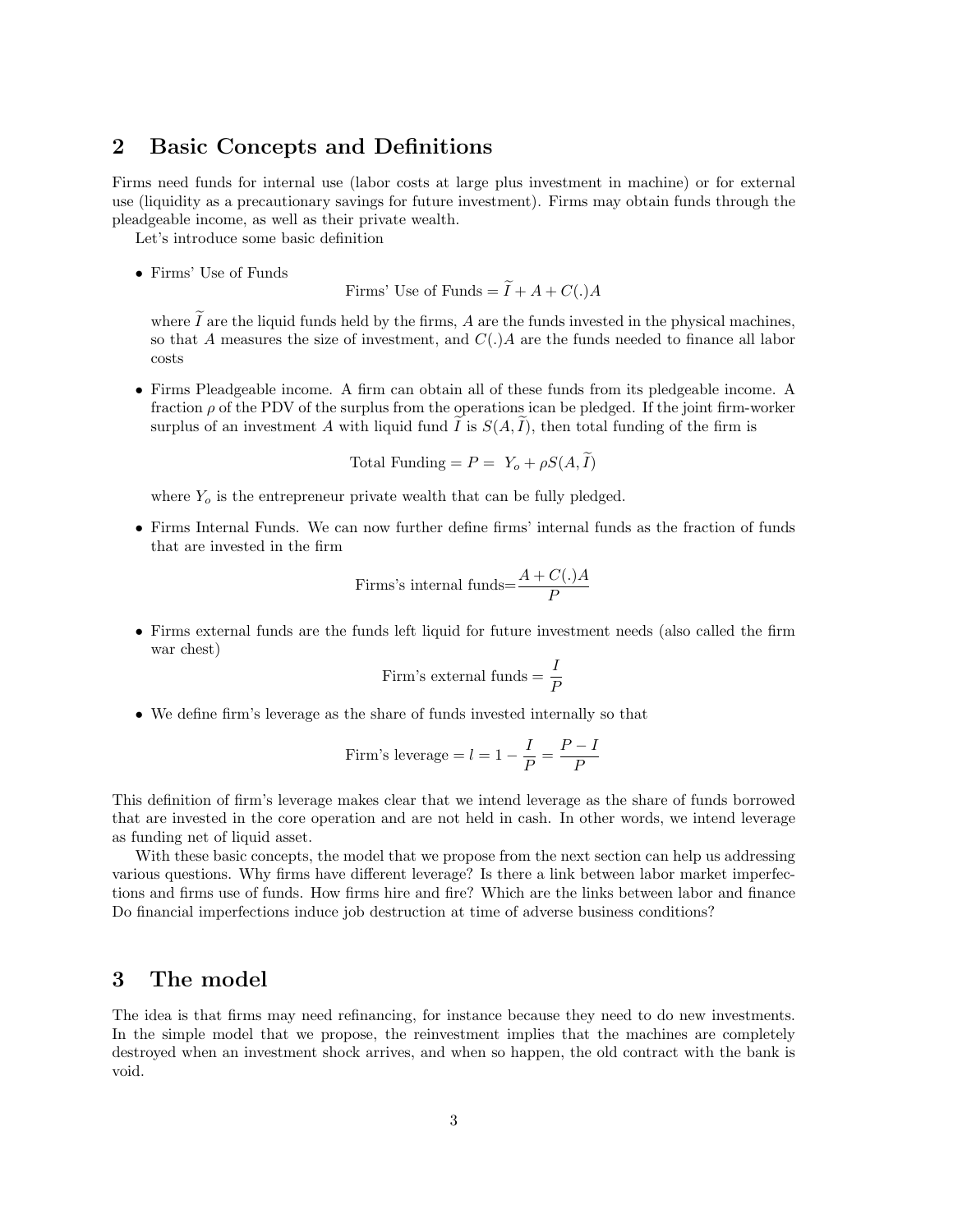#### 3.1 Production technology

- 1. Entrepreneurs set up a firm at effort cost K
- 2. The entrepreneur decides the size or capacity A of the firm, and invest A in capital. Maximum capacity is decided ex-ante and it is irreversible.
- 3. Output is given by  $f(A)$ . We assume a simple linear technology so that output is  $f(A) = yA$ .
- 4. With a given probability rate  $\lambda$ , the project needs refinancing of the same amount A. We refer to such catastrophic event as a  $\lambda$  shock. Conditional on a  $\lambda$  shock, there is a probability  $\tau$  that the project will not receive refinancing.
- 5. In addition, the entrepreneur has a flow privante revenue  $y_o$  with pdv  $Y_0 = \frac{y_0}{r+\lambda}$  that she can borrow from.
- 6. The firm can hold liquid reserves (deposits) that yield an interest rate r and ensure thatconditional on the adverse shock  $\lambda$ , a size I is available for investment in physical capacity. This is akin to assuming that the the liquid assets held by the firm before the shock  $\lambda$  hits the firm are equal to  $\tilde{\lambda}I$  where  $\tilde{\lambda} = \frac{\lambda}{r+\lambda}$ . We will often refer to the investment I as to the war chest.
- 7. If the firm does receive refinancing- conditional on a  $\lambda$  shock- it invests A. If it does not receive refinancing, it has to use own resources I to refinance the investment. Output is then  $yI$ .
- 8. We require that  $K > Y_0$ .
- 9. A second  $\lambda$  shock kills the firm
- 10. The contract with the financiers is associated with the initial investments. The refinancing shock  $\lambda$  not only kills the initial investments, but it terminates the debt contract with the bank.

#### 3.2 Asset values, Surplus and Profits

It is convenient to define the NPV of the joint revenue from a match,  $W_1(A; I)$ , as the joint revenue obtained by a firm of investment size  $A$  with liquid deposit  $I$  available for reinvestment. The underscript 1 refers to the joint revenue before the shock  $\lambda$  hit the match. The revenue  $W_1$  is joint and does not include wages as they are a pure transfer between the entrepreneur and the workers. It follows that we can write

$$
rW_1(I, A) = yA + \lambda [\tau W_d(I) + (1 - \tau)(W_2(A) - (A - I)) - W_1(I, A)]
$$
  
\n
$$
rW_2(A) = yA - \lambda W_2(A)
$$
  
\n
$$
rW_d(I) = yI - \lambda W_d
$$
\n(1)

where  $W_1$ ,  $W_2$  and  $W_d$  are NPVs of the joint revenues before the refinancing shock, after the shock with access to finance, and after the shock with no access to the bank, respectively. Consider the first equation. The first term shows the income flow of the machines. The second term reflects the

$$
r\tilde{\lambda}I = \lambda(I - \tilde{\lambda}I)
$$

$$
\tilde{\lambda} = \frac{\lambda}{r + \lambda}
$$

<sup>&</sup>lt;sup>1</sup>This can be easily seen as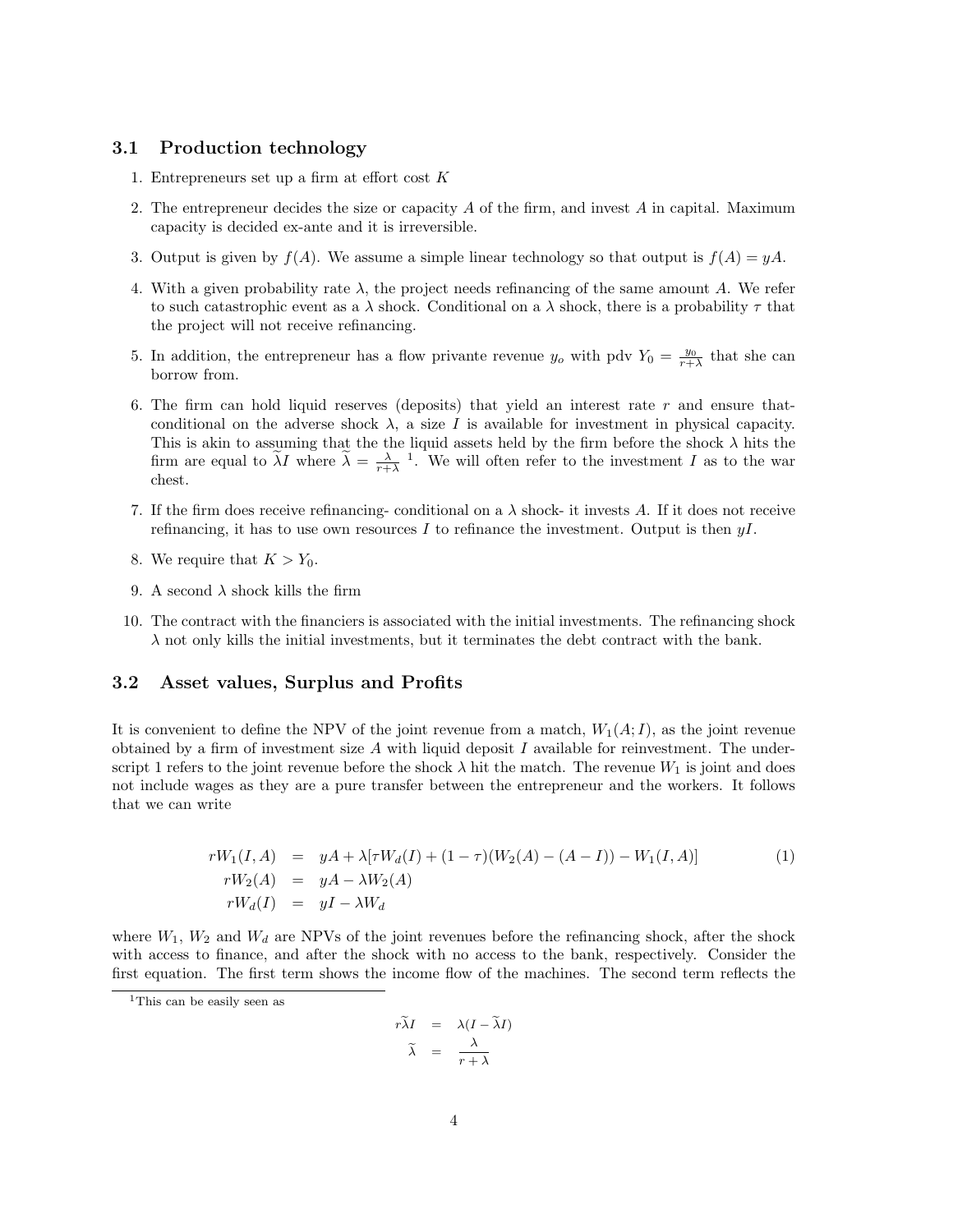capital loss associated with a reinvestment shock that happens with probability rate  $\lambda$ , after which the machines are destroyed and have to be replaced, and the firm looses  $W_1$ . After the shock, the firm gets refinancing with probability  $1 - \tau$ , and regains  $W_2$ , the net present value of joint income of a fully financed old firms less the cost of reinvesting  $A - I$ . As the firm invests the liquid assets I, the cost in this case is simply  $A - I$ . With probability  $\tau$ , the firm does not get refinancing, in which case the NPV of the joint income is simply  $W_d$  and the cost is fully paid by the liquid deposit I. The other equations can be explained in a similar fashion, after recalling that the second adverse shock  $\lambda$ permanently destroys the firm. Solving gives

$$
W_d = \frac{yI}{r + \lambda}
$$
  

$$
W_2 = \frac{yA}{r + \lambda}
$$

As the joint income  $W_1(A, I)$  and  $W_2(A)$ , require a measure of A workers, we can define the surplus from the match of an entrepreneur and A workers as

$$
S_1(A, I) = W_1(A, I) - AU \nS_2(A) = W_2(A) - AU \nS_d(I) = W_d(I) - IU,
$$
\n(2)

where  $U$  is the value of being unemployed. The third equation is the surplus from a situation of distress in which only  $I \leq A$  workers are employed. To obtain the surplus  $S_1(A, I)$  the firm has to invest in three dimensions. First, it has to set up the real investment A in "machine". Second, it has to commit financial resources equal to  $\lambda I$  in order to have a warchest I conditional on the  $\lambda$  shock. Finally, it has to invest  $C(U)$  in labor related costs per worker, where the determination of  $C(U)$  is detailed in the next section. As a consequences, firm profits  $V(A, I)$  read

$$
V(A, I) = S_1(A, I) - I\tilde{\lambda} - (1 + C)A
$$

Using the definition of the surplus, and rearranging, the value of profits read

$$
V(A,I) = \left[\frac{y - rU}{r + \lambda} - 1\right] \left(1 + \tilde{\lambda}(1 - \tau)\right) A + \left[\frac{y - rU}{r + \lambda} - 1\right] (\tau \tilde{\lambda}) I - C(\lambda)
$$
 (3)

Equation 3 is one of the key equations of the model and deserves some comments. Firm profits are a linear combinations between the investment in capacity  $A$  and the investment in liquidity  $I$ . The term in square bracket is the real net internal return expressed as a present discounted value of the flow surplus  $y - rU$ . Note that the investment in real capacity A has a weight equal to  $1 + \lambda(1 - \tau)$ as only with probability  $1 - \tau$  the firm finds refinincing and production can continue. Conversely, the investment in liquidity  $\lambda I$  turns productivity with probability  $\tau$ , when the firm does not find refinincing and invest the warchest. Finally, the firm has to commit an amount  $C()$  per worker in search related costs, as illustrated in the next section.

Having defined the asset values and surplus, we now move to search

#### 3.3 Search and Worker's Rent

A firm operating at capacity A hires A workers. Let R denote the rent offered per employee, cv the cost of posting  $v$  vacancies, and  $U$  the value of being unemployed. Finding a workers involve a flow cost and an instantaneous probability of matching equal to  $q(\theta)$  where q is the matching function and  $\theta$  is the traditional market tightness or the fraction of vacancies to unemployment. Since the expected duration of a vacancy is  $1/q$ , the expected cost of posting a vacancy is  $c/q$ . Since search costs and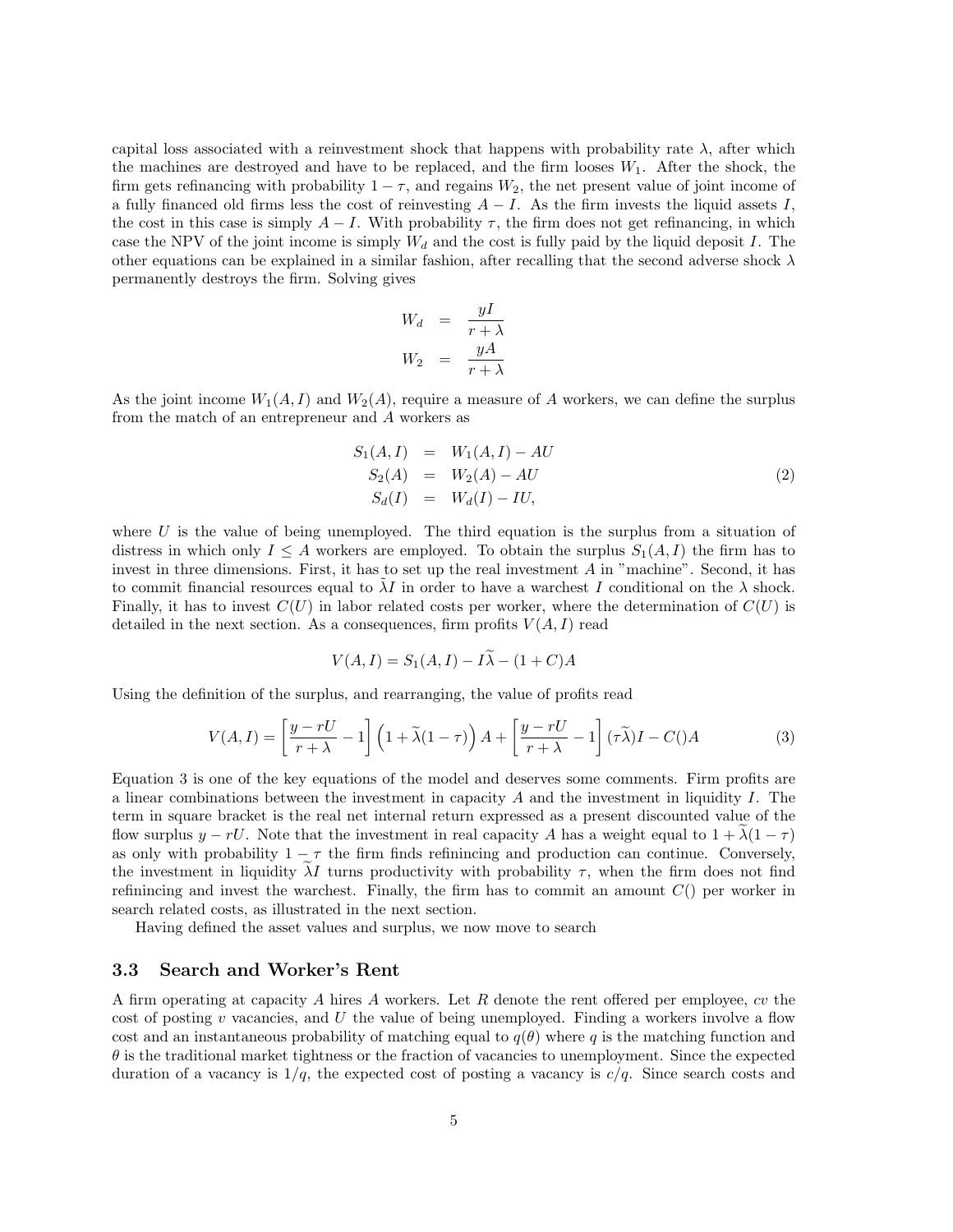wages tap into the pool of money availiable to investment, the firm has an incentive to minimize the sum of the two. As the cost of posting vacancies is  $c/q$ , total costs of hiring and paying a worker, referred to as labor costs, are

$$
C = \min\left[\frac{c}{q(\theta)} + R\right] \quad \text{S.T.} \quad rU = z + \theta q(\theta)R \tag{4}
$$

where  $R$  is the NPV of the rent associated with the job. The constraint is the traditional value of search unemployment for a given worker, and  $z$  is the specific income of the unemployed. The constraint implicitly defined an indifference curve  $\theta = \theta(R, U)$  where U is the given value of unemployment. Further

$$
\frac{d\theta}{dR} = -\frac{\theta q(\theta)}{q(1-\beta)R}
$$

where  $\beta$  is the absolute value of the elasticity of  $q(\theta)$ , with Cobb Douglas independent of  $\theta$ . Total search cost define implicitly an isocost and the equilibrium is going to be a tangency condition between the isocost  $C$  and the indifference curve  $U$ .

Formally, the first order condition for a minimum- once we use the indifference curve is thus

$$
\frac{cq'(\theta)}{q^2} \frac{\theta q(\theta)}{q(1-\beta)R} = 1
$$
  

$$
R = \frac{c}{q} \frac{\beta}{1-\beta}
$$
  

$$
C = \frac{c}{q} \frac{1}{1-\beta}
$$
 (5)

or

Total labor cost is thus

Over and beyond the rent, the firm pays the worker a flow value  $rU$  per period employed, as we further discuss at the end of this section. Finally,  $\theta$  is given by

$$
\theta q(\theta) = \frac{rU - z}{R} = (rU - z)\frac{1 - \beta}{\beta} \frac{q}{c}
$$

$$
\theta(U) = \frac{rU - z}{c} \frac{1 - \beta}{\beta}
$$
(6)

hence

It follows that we can write both the total labor costs C and market tightness  $\theta$  as an increasing function of U,  $C = C(U); \theta = \theta(U)$  with  $C'(U) > 0$  and  $\theta'(U) > 0$ .

Up to now we have not said anything about the time profile of wages. As all agents have utility functions that are linear in NPV income (with the same discount factor), the time profile of wages does not matter. One possibility is that R can be paid out immediately, and that the worker so receives  $rU$ thereafter. Another possibility that we mentioned above is that a worker receives a constant wage. If the firm has no cash, this wage is given by

$$
w = rU + (r + \tilde{\lambda}\tau)R
$$

If the firm has a full war chest, the wages write

$$
w = rU + (r + \tilde{\lambda})R
$$

It follows that wages are lower if the firm has a full war chest. The reason is that the firm pays the same NPV rents  $R$  to the worker, independently of the size of the war chest. This means that the firm pays a higher wage when it does not have a war chest, since the workers expect to last shorter. Hence the cost to the firm in terms of wages by extending the employment period by one unit is  $rU$ . As will be clear below, we do not allow the firm to defer wages until after the refinancing shock occurs, after which the financial constraints may be less severe.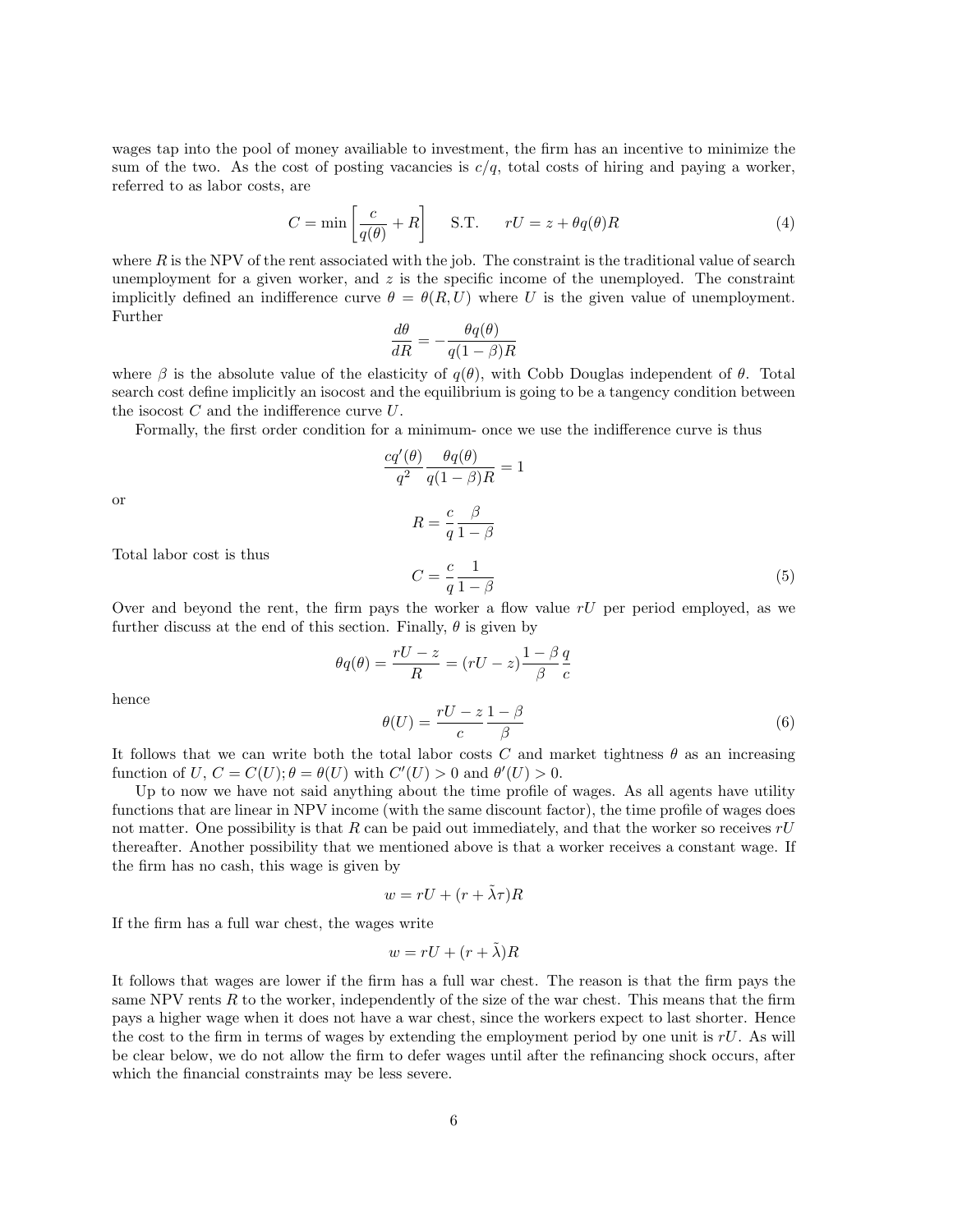Figure 1: The cost minimization and the optimal search and workers' rent

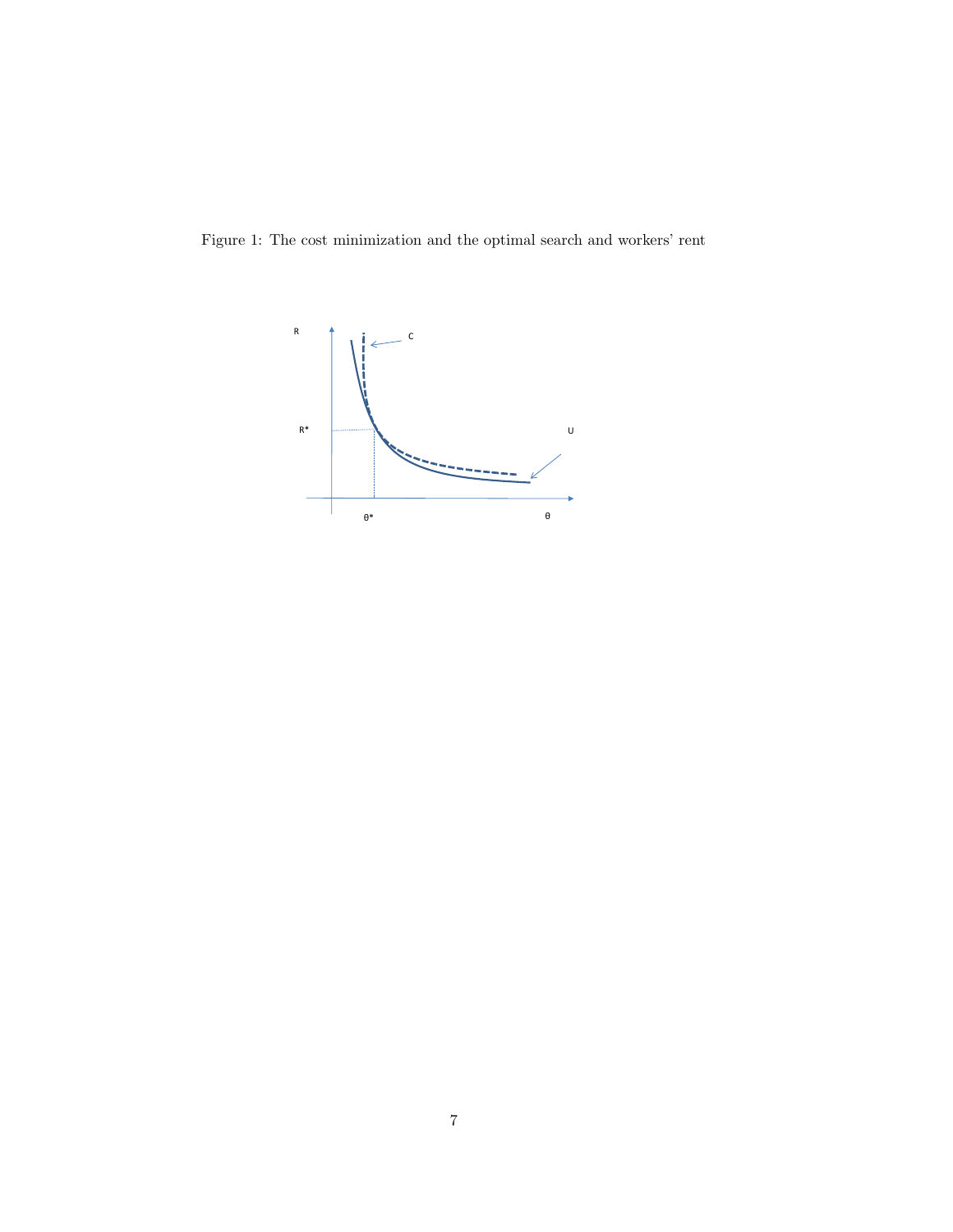#### 3.4 The financial contract and the borrowing constraint

As stated initially, a firm invest in capacity and buys machines, and use the joint surplus from the investment in machine as collateral. When the machine is gone, the contract is terminated. The NPV of the pledgeable income writes

$$
P = Y_0 + \frac{\rho(y - rU)A}{r + \lambda} \tag{7}
$$

The first term is the total amount the firm can borrow from the private wealth of the entrepreneur  $Y_0$ ; the second term is the amount the firm can borrow on the additional income it receives from the investments. If the firm borrows  $P$ , it pays back all its pledgeable income until the machine is destroyed, in which case the contract is terminated. Note that the difference  $(1 - \rho)yA$  is private benefits to the entrepreneur, and hence cannot be saved.

The firm can use P either to invest or to build a war chest. Without frictions in the credit market  $(\rho = 1)$ , it is costless to build a war chest, as the interests on the war chest is equal to r. However, with frictions, there is an opportunity cost associated with building the war chest, as the firms alternatively could invest more. Note that the firm cannot use the war chest as collateral. It cannot repay more than  $\rho y A$ , and hence if it borrows more it will have to use the war chest to repay the loan - and hence the war chest will be empty when the shock hits.<sup>2</sup>

#### 3.5 The Value of the Firm, conditional on entry

The firms' maximization problem can now be written as

$$
V(U) = \left[ \frac{y - rU}{r + \lambda} - 1 \right] \left( 1 + \tilde{\lambda} (1 - \tau) \right) A + \left[ \frac{y - rU}{r + \lambda} - 1 \right] (\tau \tilde{\lambda}) I - C(\lambda)
$$
 (8)

$$
\begin{aligned}\n\text{s.t.} \quad & I\widetilde{\lambda} + (1+C)A - P \ge 0 \\
& 0 \le I \le A; \ A \ge 0; \ I \ge 0\n\end{aligned} \tag{9}
$$

where- given the nature of the war chest and the structure of the shock- the war chest itself can not be larger than the investment A while they both need to be non negative.

The maximization problem is a linear problem in  $A$  and  $I$  with two linear constraints and two non negative constraints. The first constraint shows the available resources are used by the firm for three destinations: i) to finance the build up of capacity  $A$ , to finance search and labor costs  $C$ , and to build up the war chest I. As we will see, the equilibrium can have also a graph interpretation. To begin, we just show that a binding borrowing constraint ( 31) implies that

$$
A = \frac{Y_0 - \tilde{\lambda}I}{1 + C(U) - \rho \frac{(y - rU)}{r + \lambda}}
$$
  
=  $k(U)(Y_0 - \tilde{\lambda}I)$  (10)

where we defined  $k(U) > 1$  as the investment multiplier, or

$$
k(U) = \frac{1}{1 + C(U) - \rho \frac{(y - \rho U)}{r + \lambda}}
$$

<sup>&</sup>lt;sup>2</sup>This is a tricky issue. Suppose y is income and suppose  $\rho < 1$  in order to give incentives to the entrepreneur. If the bank can take the war chest, this will create incentives. On the other hand, the entrepreneur has control over the chest, and hence may divert the use of the chest and/or hide it. This indicates that the firm only to a limited extent may use the war chest as collateral, and hence borrow  $\rho_i I$  on the war chest. Assuming that  $\rho_i < \rho$  the results would qualitatively be the same. Here we assume that  $\rho_i = 0$ .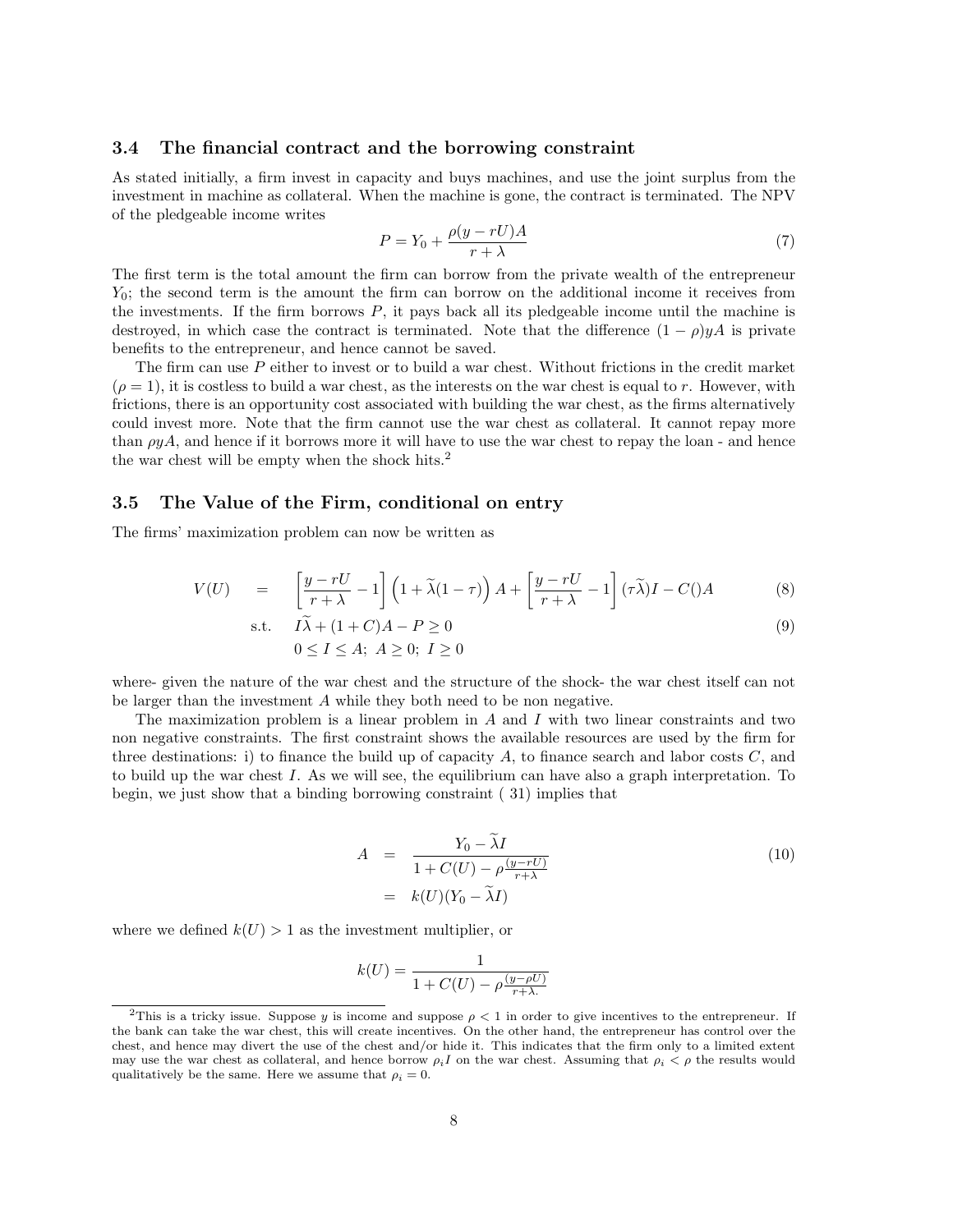Note further that  $\frac{\partial k}{\partial U} < 0$ . It follows that

$$
\frac{dI}{dA} = -\frac{1}{k\tilde{\lambda}}\tag{11}
$$

so that the the borrowing constraint is just a negative line in a  $(I, A)$  space, as indicated by Fig. 3. At the same time, the objective function is a family of linear iso-profits in a  $(I, A)$  space, and, the typical iso-profits is downward sloping as indicated in Fig 3 and 2.

Making use of the financial constraint 10, the firm problem is

$$
V(U) = \max_{I,A} \left[ \frac{y - rU}{r + \lambda} - 1 \right] \left( 1 + \tilde{\lambda} (1 - \tau) \right) A + \left[ \frac{y - rU}{r + \lambda} - 1 \right] (\tau \tilde{\lambda}) I - C(\lambda)
$$
(12)  
s.t.  $I = -\frac{A}{k(U)\tilde{\lambda}} + \frac{Y_0}{\tilde{\lambda}}; \quad I \le A$ 

The objective function makes clear that the firm's value is a weighted average between investing in capacity  $A$  and accumulating a war chest  $I$ . Given the linear nature structure of the model and the firm's isoprofit, the firm equilibrium will be at a corner solution. Figures 3 and 2 describe the two possible equilibria. In Figure 2 the maximize capacity is A and the firm does not hold any cash reserve. We label such condition the no cash equilibrium. Conversely, in Figure 3 the firm use cash and operate along the constraints  $I = A$ . We label such condition the Warchest-or cash-equilibrium, as we argue next

Definition 1 The firm optimization problem has two possible outcomes. In the No cash Equilibrium the firm maximizes capacity and does not use any cash. In the Warchest equilibrium the firm holds cash in equilibrium so that  $I = A$ 

The derivation of the two equilibria depends on the relative slopes of the iso-profits and the borrowing constraint. The warchest equilibrium requires that the slope of the isoprifts be-in absolute value- smaller than the slope of the borrowing constraint, so that we can obtain a simple condition for the war chest equilibrium.

**Proposition 2** The firm will choose to hold cash and establish a warchest equilibrium as long as

$$
\left[\frac{y-rU}{r+\lambda} - 1\right](1+\widetilde{\lambda}(1-\tau)) \le C(U) + \tau \widetilde{\lambda}\left[\frac{y-rU}{r+\lambda} - 1\right] \frac{1}{k(U)\widetilde{\lambda}}
$$
(13)

proof. The condition is obtained by susbtituting the borrowing constraint in the objective function and, thereafter obtaining the condition under which  $\frac{dV(A,A(I))}{dA} < 0$ .

From proposition 17 three important results follows.

#### **Proposition 3** An increase in the probability of distress  $\tau$  makes the warchest equilibrium more likely

The latter is a very important proposition, since it provides formally the idea that the warchest acts as a sort of insurance against distress. An increase in  $\tau$  implies that the firm is more likely to lose access to financial markets conditional on an adverse shock  $\lambda$ . As a consequence, cash is more likely. *Proof* The proof follows from the fact that  $\tau$  reduces the lhs and increases the rhgs of equation 33

#### **Proposition 4** An increase in the pledgeability parameter  $\rho$  makes the warchest equilibrium less likely

An increase in pleadgeability increase the financial resources available to the firm and reduce the incentives to hold cash deposits. [....] Proof The proof follows simply from the fact that  $\rho$  affects the slope of the financial constraint by making it steeper [...]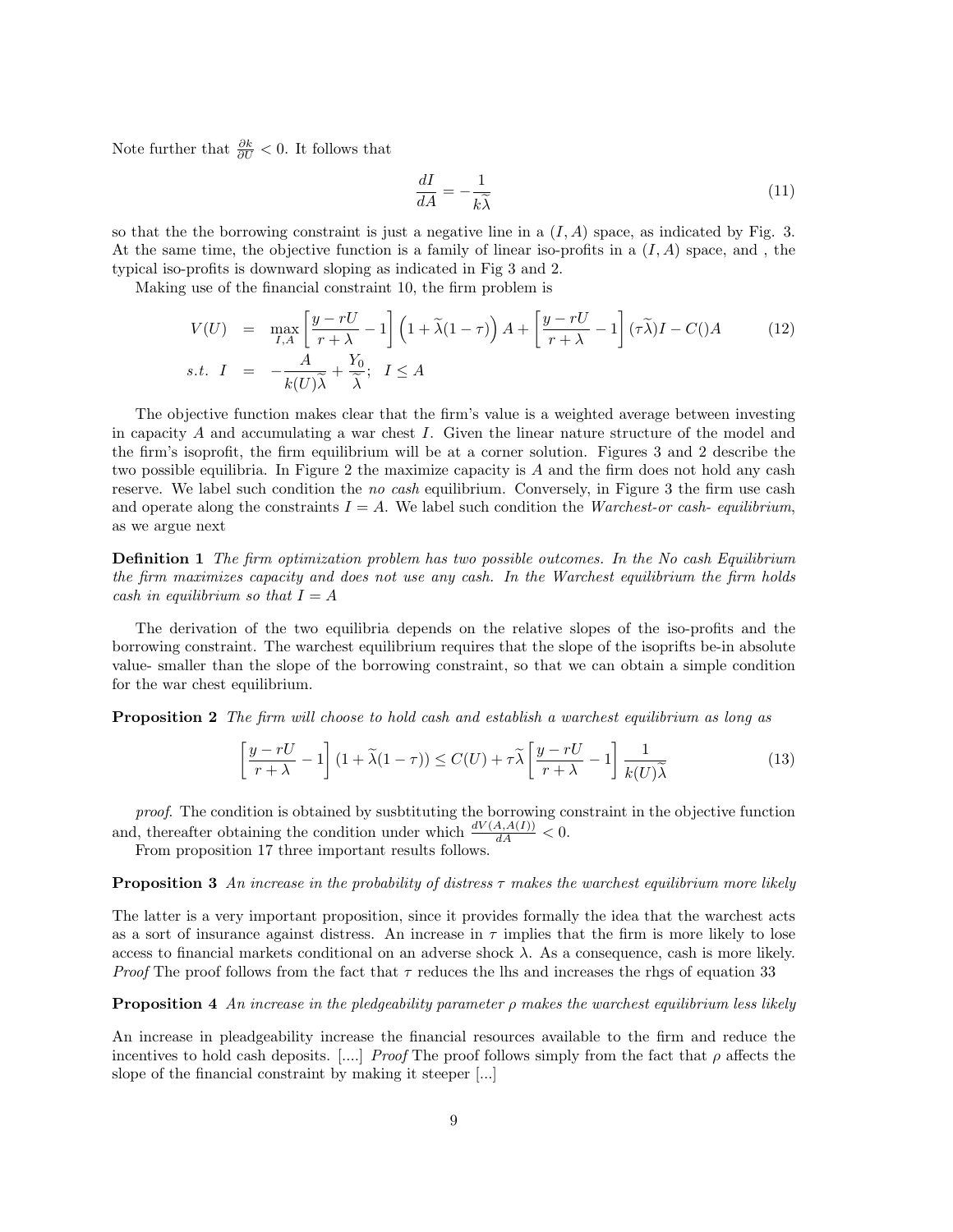

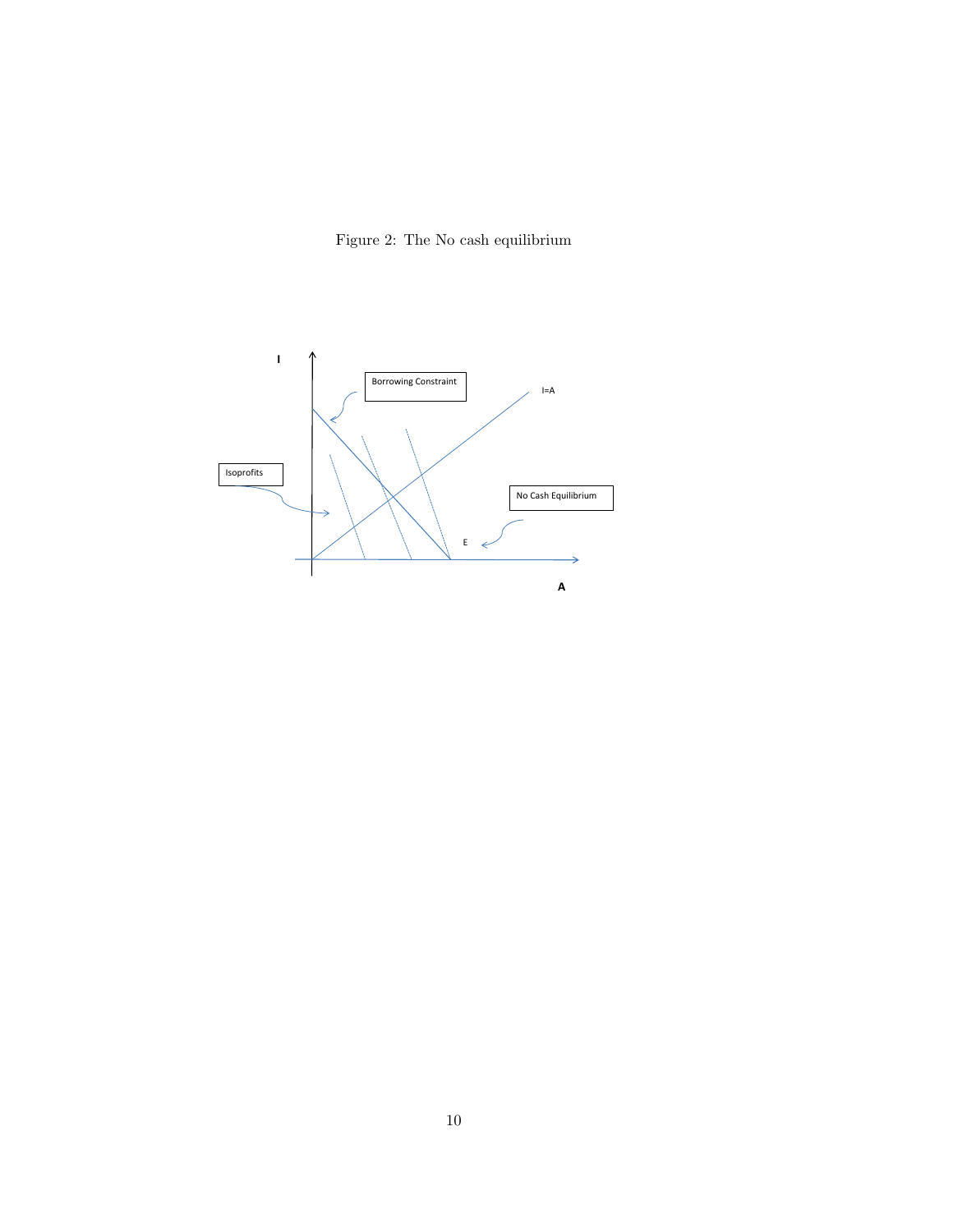Figure 3: The firm holds cash. The Warchest equilibrium

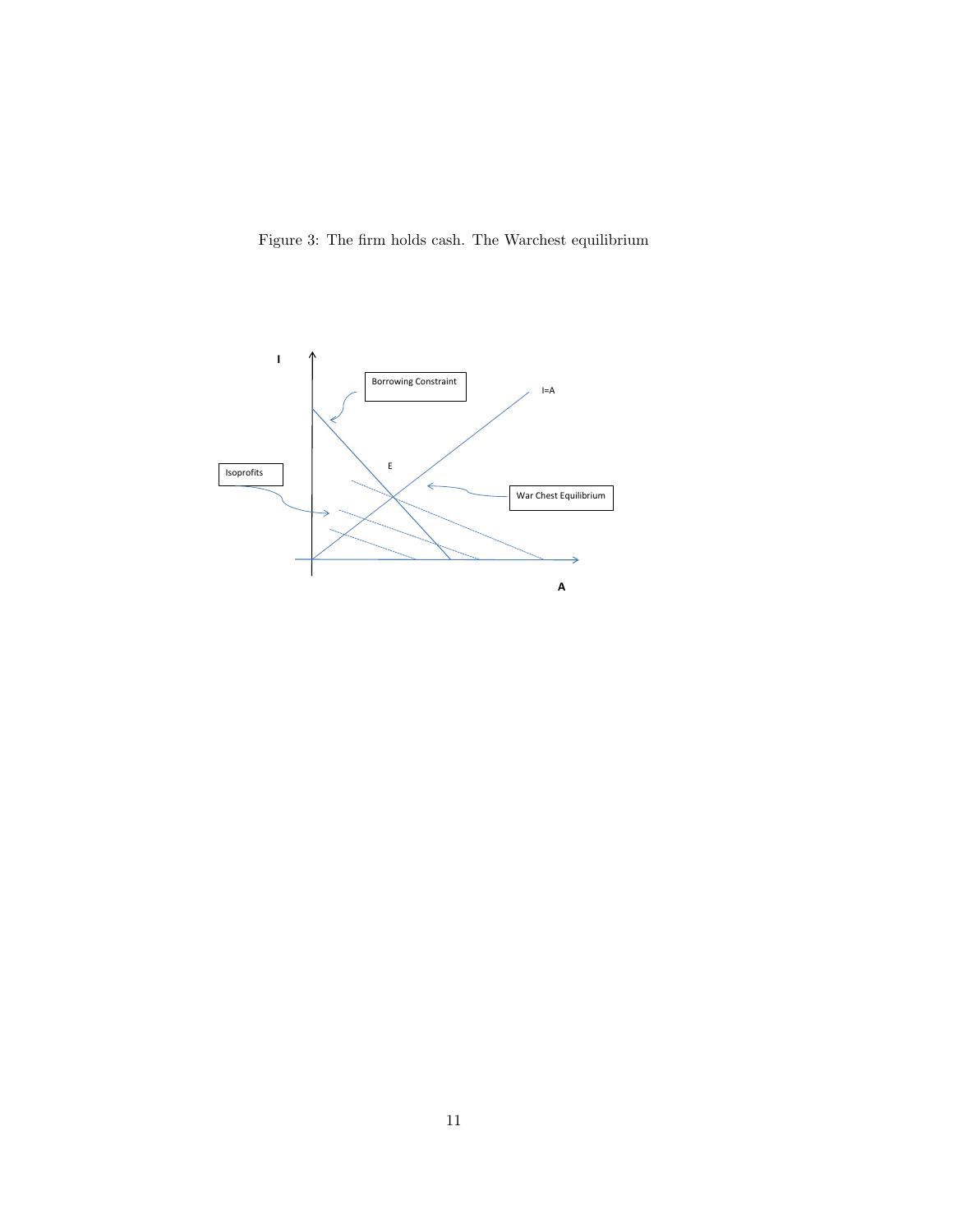#### Proposition 5 An increase in c makes cash more likely

*Proof* An increase in c induces an increase in the rent cost C and a reduction in the multiplier  $k(U)$ . Both effects tends to increase the right hand side and make cash more likely.

When the parameter restriction on proposition 17 is satisfied the firm will set the borrowing constraint so that  $A = \hat{I}$  where

$$
\hat{I}(U) = \frac{k(U)Y_0}{1 + \tilde{\lambda}k(U)}\tag{14}
$$

Conversely, when the parameter restriction in proposition 17 is not satisfied, the firm will opt for a no cash equilibrium and will choose capacity  $A = A$  along the borrowing constraint so that  $I = 0$  where A solves

$$
\hat{A}(U) = k(U)Y_0\tag{15}
$$

Finally, note that since the multiplier is decreasing in the value of unemployment  $U$ , it is immediate to see that both optimal capacity level  $\hat{I}(U)$  and  $\hat{A}(U)$  are decreasing in U, so that  $\frac{\partial \hat{I}}{\partial U} < 0$  and  $\frac{\partial \hat{A}}{\partial U} < 0$ 

#### 3.6 General Equilibrium, Existence and Uniqueness

We can now define the general equilibrium

**Definition 6** The general equiliribium of the model is a n – tuple :  $C, \theta, A, I, U, u, n_1, n_2$  that satisfies

- 1. Minimum Search and labor costs  $C(U)$  and optimal market tightness  $\theta$  (equations (6) and (5))
- 2. Optimal Capacity A and Cash holdings I (equations  $(15)$  and  $(14)$  for the no cash and warchest firm equilibrium respectively)
- 3. Free Entry (equation (16))
- 4. Balance flow conditions and equilibrium unemployment (equation 20)

Once the firm chooses the optimal capacity for given value of unemployment  $U$ , the final derivation of  $U$  is determined by the free entry condition

$$
V(U) = Max \left[ V^{A}(U); V^{I}(U) \right] = K \tag{16}
$$

where  $V^A(U)$  and  $V^I(U)$  read respectively,

$$
V^{A}(U) = \left[ \left( \frac{y - rU}{r + \lambda} - 1 \right) (1 + \tilde{\lambda}(1 - \tau)) - C(U) \right] A^{*}(U)
$$
\n(17)

$$
V^{I}(U) = \left[ \left( \frac{y - rU}{r + \lambda} - 1 \right) (1 + \tilde{\lambda}) - C(U) \right] I^{*}(U)
$$
\n(18)

and the optimal capacity and cash holdings read

$$
I^*(U) = \begin{cases} \hat{I} & \text{if } \left[ \frac{y - rU}{r + \lambda} - 1 \right] \left( 1 + \tilde{\lambda} (1 - \tau) \right) \le C(U) + \tau \tilde{\lambda} \left[ \frac{y - rU}{r + \lambda} - 1 \right] \frac{1}{k(U)\tilde{\lambda}} \\ 0 & \text{otherwise} \end{cases}
$$

and

$$
A^*(U) = \begin{cases} \hat{A} & \text{if } \left[ \frac{y - rU}{r + \lambda} - 1 \right] \left( 1 + \tilde{\lambda} (1 - \tau) \right) \ge C(U) + \tau \tilde{\lambda} \left[ \frac{y - rU}{r + \lambda} - 1 \right] \frac{1}{k(U) \tilde{\lambda}} \\ \hat{I} & \text{otherwise} \end{cases}
$$

We are now in a position to establish existence and uniqueness of the general equilibrium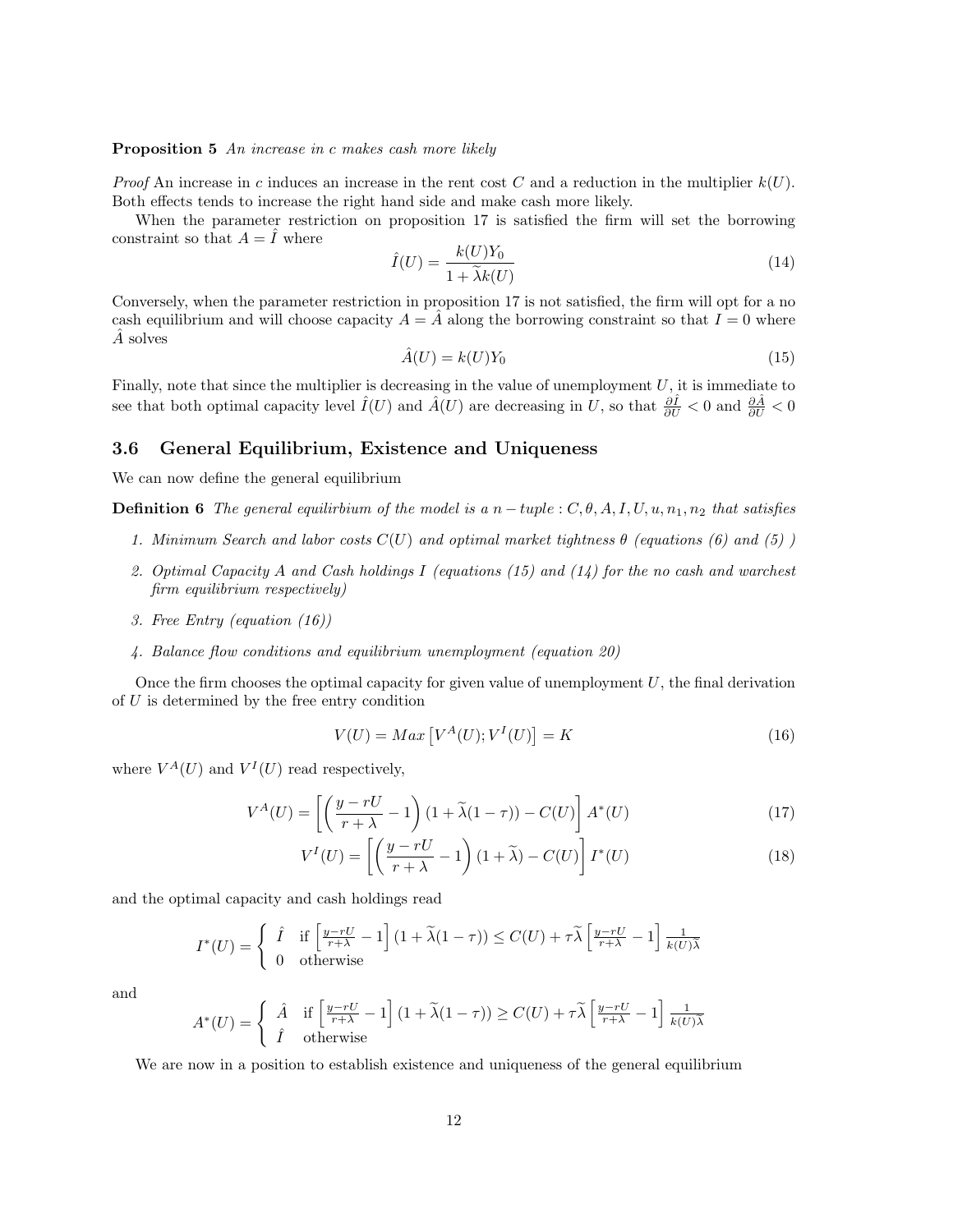Theorem 7 The general equilibrium exists and it is unique as long as

$$
V^A(rU = z) > K \tag{19}
$$

*Proofs* First note that both functions  $V^A(U)$  and  $V^I(U)$  are decreasing in  $U(V^I(U) < 0$  and  $V'^A(U) < 0$ 0 The condition in the theorem ensures that a single crossing between the  $V$  function and  $K$  exists. To proof uniqueness consider two equilibrium candidates from equation 16, as  $u^A$  and  $u^I$  solving respectively  $V^A(u^A) = K$  and  $V^I(u^I) = K$ . Suppose that  $u^A \neq u^I$  and  $u^A > u^I$ . Since they are both equilibrium candidates it follows

$$
K = V^{I}(u^{I}) \ge V^{A}(u^{I}) > V^{A}(u^{A}) = K
$$

which is clearly a contradiction since both functions are strictly decreasing and, by monotonicity, are equal to K only if  $u^A = u^I$ . *QED*.

From the existence theorem a corollary follows

**Corollary 8** If there are two equilibrium candidates  $u^A$  and  $u^I$ , the no cash is the equilibrium candidate if  $u^A \geq u^I$ 

*Proofs* Consider the two equilibrium candidates  $V^A(u^A) = k$  and  $V^I(u^I) = K$ . Suppose  $u^I > g e q u^A$ then

$$
K = V^A(u^A) > V^I(u^A)
$$

but if  $u^I > u^A$  then  $V^I(U^a) > V^I(u^I)$  where the latter condition follows from the monotonicity of  $V^I$ . But the latter is a contradiction since it implies that  $u^I$  is simultaneously  $V^I(u^I) = K$  and  $V^I(u^I) < K$ . So it must be that  $u^A > u^I$ . *QED*.

To complete the specification of the economy we have to account for the aggregate labor flows. In the economy there is a measure 1 of workers that can be employed in new firms or firms that already experienced the first  $\lambda$  shock. We label respectively  $n_1$  and  $n_2$  the share of workers employed in the two type of firms. In the warchest equilibrium, conditional on a  $\lambda$  shock firms do not fire any worker and continue with their cash holdings. Let  $\omega$  be an indicator function that a value 1 if the economy is in a no-cash equilibrium. The general balance flow conditions read

$$
\theta q(\theta)u = \omega \lambda n_2 + (1 - \omega)(\lambda \tau n_1 + \lambda)n_2
$$
  

$$
\omega \lambda n_1 + (1 - \omega)(\lambda (1 - \tau))n_1 = \lambda n_2
$$
  

$$
u + n_1 + n_2 = 1
$$

The first equation is simply the outflows from unemployment and inflows into unemployment, where the latter involve also the share of workers in type 1 firm that do not find refinancing in the no cash equilibrium. The second condition is the flow into  $n_2$  from type 1 firm and outflows out of  $n_2$ . Again, in the no cash equilibrium only the surviving employed enter the type 2 state. The last condition is the aggregate labor market condition. Solving for the stock yields

$$
u = \omega \frac{\lambda}{\lambda + 2\theta q(\theta)} + (1 - \omega) \frac{\lambda}{\lambda + (1 + (1 - \tau))\theta q(\theta)}
$$
  
\n
$$
n_1 = \omega \frac{\theta q(\theta)}{\lambda + 2\theta q(\theta)} + (1 - \omega) \frac{\theta q(\theta)}{\lambda + (1 + (1 - \tau))\theta q(\theta)}
$$
  
\n
$$
n_2 = \omega \frac{\theta q(\theta)}{\lambda + 2\theta q(\theta)} + (1 - \omega) \frac{\theta q(\theta)(1 - \tau)}{\lambda + (1 + (1 - \tau))\theta q(\theta)}
$$
\n(20)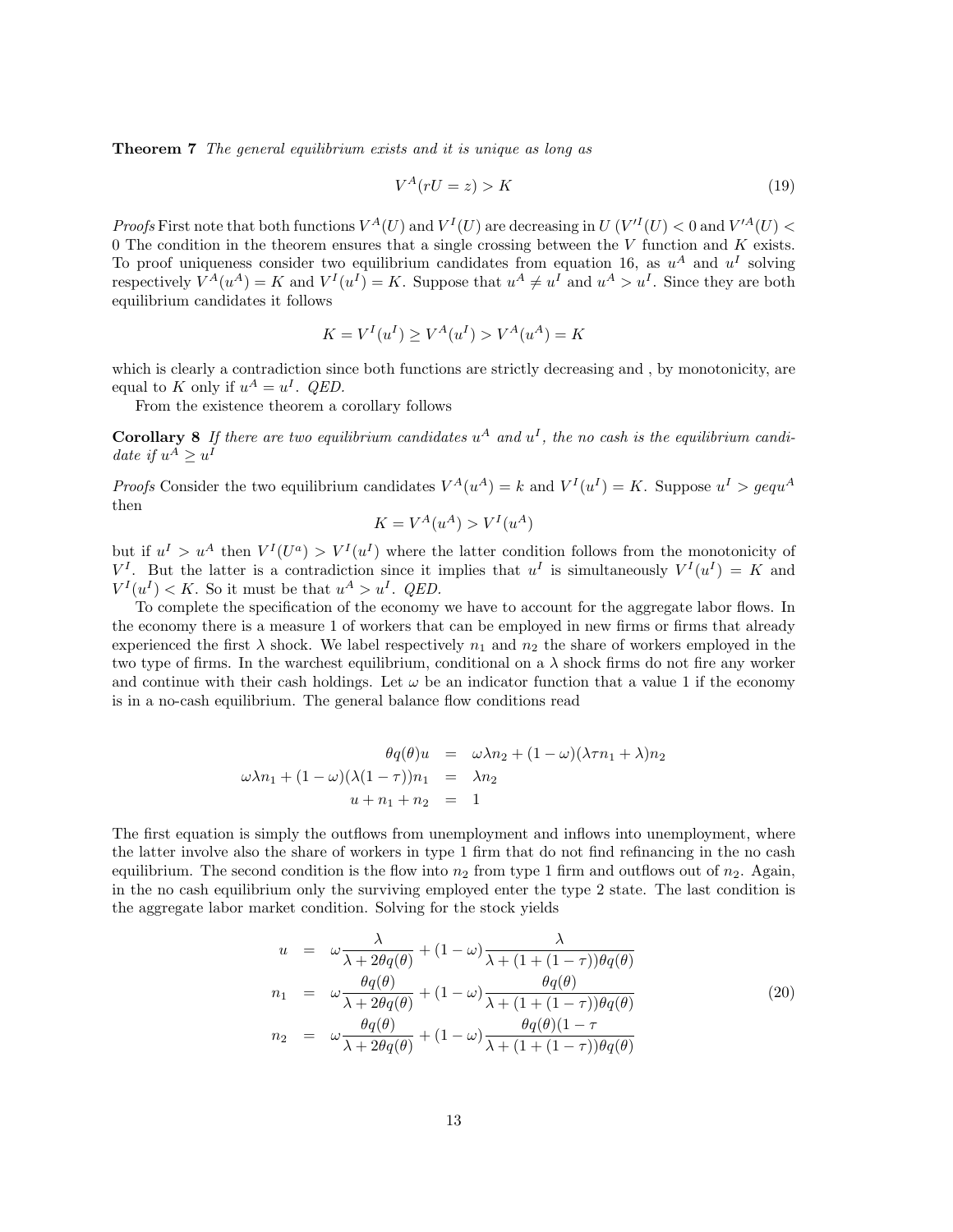#### 3.7 Characterization and comparative statics

We already established that the presence of market frictions, crucially determined by the search cost  $c$ and the associated rent  $C(U)$ , are an important determinant of the cash condition. We also established the an increase in c makes cash more likely. Workers represent an investment that is associated with the capacity A. Such investment creates a rent to the firm and such rent is likely to be protected by the investment in liquidity. In the economics of the model there is thus a complementarity between the imperfection of the labor market and the tendency of a firm to hold cash. Such complementarity turns out to be crucial, as the following theorem demonstrates.

Theorem 9 As market frictions disappers and the labor market tends to a frictionless labor market  $(c \rightarrow 0, rU \rightarrow w)$ , cash is never used in equilibrium

Proof. In the Appendix we solve the limit version of the as frictions disappear and workers fully participate in the labor market. In the limit version of the model as  $c \to 0$ , unemployment disappear and the labor market is charaterized by an endogenous wage along an inelastic labor supply. In other words, the endogenous wages is the permanent income of the workers so that  $w \to rU$ , and free entry of firms ensure determines the equilibrium value of the endogenous wage. As long as such wage is larger than a workers' reservation utility z, the limit model delivers full employment. The appendix shows that in such model, the cash condition becomes

$$
(1 + \tilde{\lambda}(1 - \tau)) \le \frac{\tilde{\lambda}}{k(w)\tilde{\lambda}}
$$
\n(21)

where  $k(w) = \frac{1}{1-\rho\frac{y-w}{r+\lambda}} > 1$ . As the lhs is cearly greater than one, the rhs is strictly less than one as long as teh multiplier  $k(w) > 1$ . Thus cash is never used in such frictionless labor market.. See Appendix for details.

As we argued in the existence theorem of the previous section, the general equilibrium of the model when cash is used in equilibrium is determined by the firm allocation decision and the free entry that uniquely solves for  $U$ . Formally

$$
\left[\frac{y-rU}{r+\lambda} - 1\right](1+\tilde{\lambda}(1-\tau)) \leq C(U) + \tau \tilde{\lambda} \left[\frac{y-rU}{r+\lambda} - 1\right] \frac{1}{k(U)\tilde{\lambda}}
$$

$$
\frac{K}{Y_0(\frac{1}{k(U)} + \tilde{\lambda})} = \frac{y-rU}{r+\lambda}(1+\tilde{\lambda}) - (1+C(U))
$$
(22)

where the second equation is obtained by substituting equation 14 in equation 16

Once U is determined by equation 22, the problem of the firm is immediately solved and a value of A and I obtained from equations  $(15)$  and  $(14.$  From the labor costs part of the model, the value of U implies also unique equilibrium values of C and  $\theta$  from equations (6) and (5). Finaly, given a value of  $\theta$  the equilibrium stocks are immediately by equations 20.

In light of this simple structure, it is possible to use the graph representation of equation 22 to discuss comparative static results in the model. The left hand side of equation 22 is increasing in U while the right hadn side is a decreasing function. The condition of the previous section ensure existence of the equilibrium. In terms of intuition, the left hand side of the equation can be labeled as the Cost Capacity ratio, or the fraction of the entry cost to the financial multiplier that crucial determines firm capacity. An increase in  $U$  is a proxy to an increase in labor cost, which- in turndetermines a reduction in the financial multiplier and the optimal capacity/employment of each firm, so that the Cost Capacity ratio. The right hand side is *Profit per worker*. An increase in  $U$  increases the outside option of workers and firm labor cost so that it reduces the wedge per worker. Figure 4 reports the representation of the general equilibrium as well as the comparative static results that follow.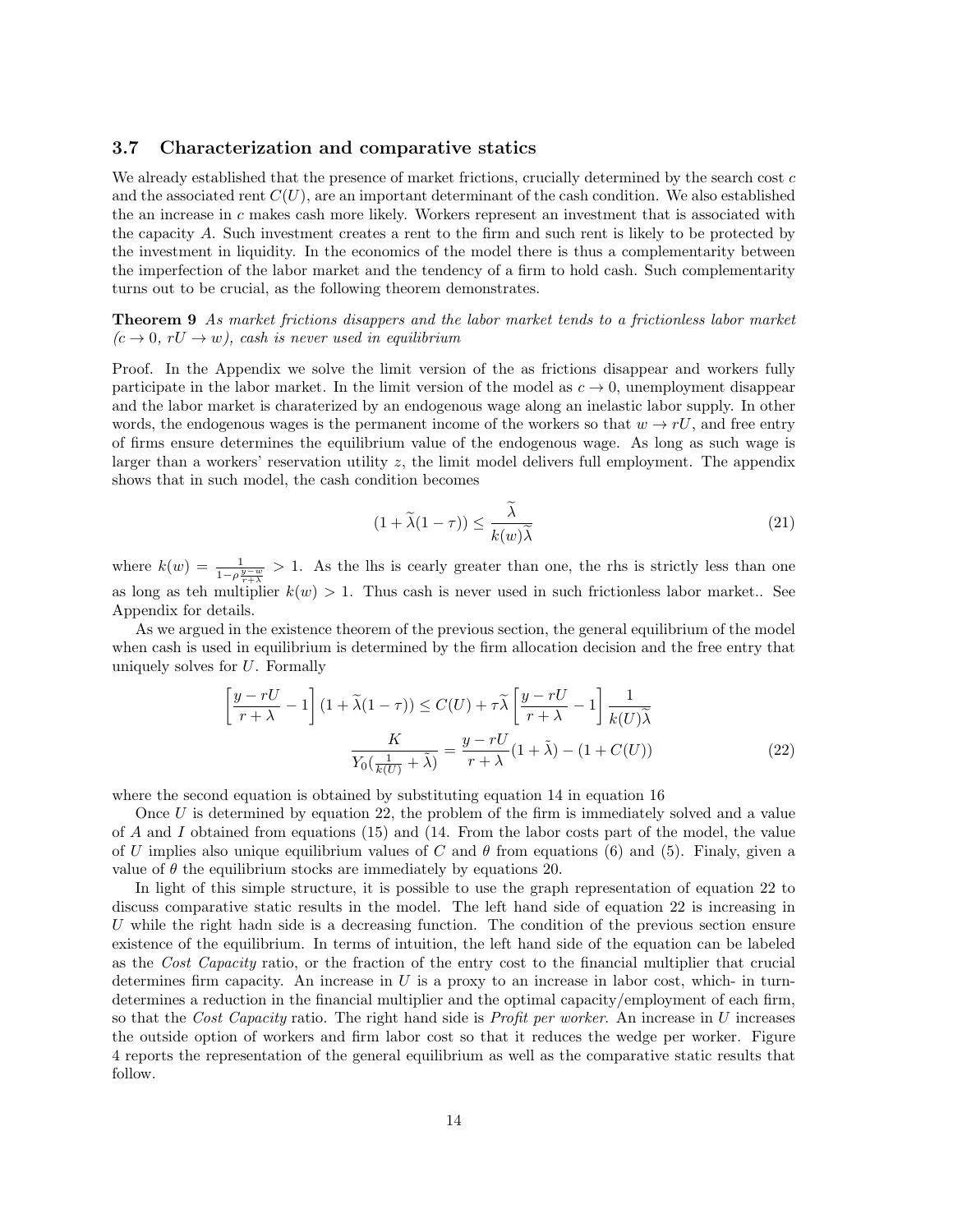**Proposition 10** A marginal increase in the difficulty of obtaining refinancing (an increase in  $\tau$ ), has no effect on the warchest allocation.

Formally, the previous proposition depends from the fact that the difficulty of obtaining refinancing does not enter equation 22, while it is one of the determinants of proposition 17.The economics is as follows. An increase in the probability of obtaining refinincing makes the equilibrium with cash more likely. Yet, once the economy settle in the cash equilibrium, a marginal increase has no longer effects.

**Proposition 11** An increase in the pleadgeability parameter  $(\rho)$  increases the value of unemployment, market tightness and reduces equilibrium unemployment.

The other parameter that describes financial market imperfections is the pleadgeability parameter ρ An increase in ρ relaxes the financial constraint and increases the value of unemployment. The pleadgability parameter does not affect profit per worker's directly but it clearly relaxes the financial multiplier. The increase in  $\rho$  increases the optimal firm capacity and reduces the cost capacity ratio. In terms of Figure 22, the equilibrium in panel c) shifts from A to be B. The increase in capacity leads also to an increase in market tightness and a fall in equilibrium unemployment.

**Proposition 12** An increase firm productivity  $(y)$  increases the value of unemployment, market tightness and reduces equilibrium unemployment.

An increase in  $\eta$  clearly increases profit per worker at given unemployment value. Simultaneously, it increase the financial multiplier and the optimal firm size. This would be akin to business cycle fluctuations. In terms of comparative static, this induces a fall in equilibrium unemployment and an increase in market tightness.

**Proposition 13** An increase in the entry cost K, reduces the value of unemployment, market tightness and increases equilibrium unemployment.

The entry cost  $K$  induces no partial equilibrium effect on the *profit per worker*, while it clearly increases the *cost capacity ratio*. The equilibrium effect is thus a reduction in the value of unemployment U. Further, fewer firms enter the market, with lower lower labor costs to ensure a larger value of profits in general equilibrium.

Before turning to the section on heterogeneous firms, we characterize the equilibrium with no cash. Formally

$$
\left[\frac{y-rU}{r+\lambda} - 1\right](1+\tilde{\lambda}(1-\tau)) \ge C(U) + \tau \tilde{\lambda} \left[\frac{y-rU}{r+\lambda} - 1\right] \frac{1}{k(U)\tilde{\lambda}}
$$

$$
\frac{K}{k(U)Y_0} = \frac{y-rU}{r+\lambda} \left[ (1-\rho+\tilde{\lambda}(1-\tau)) - \tilde{\lambda}(1-\tau) - (1+C(U)) \right]
$$
(23)

**Proposition 14** A marginal increase in the difficulty of obtaining refinancing (an increase in  $\tau$ ), reduces the value of unemployment and increases equilibrium unemployment when the firm uses no cash.

In the no cash equilibrium, the increases in the difficulty of obtaining refinincing reduces profit per worker but it has no effects on the financial multiplier. The profits per workers is reduced and the value of unemployment in Figure 5 is reduced.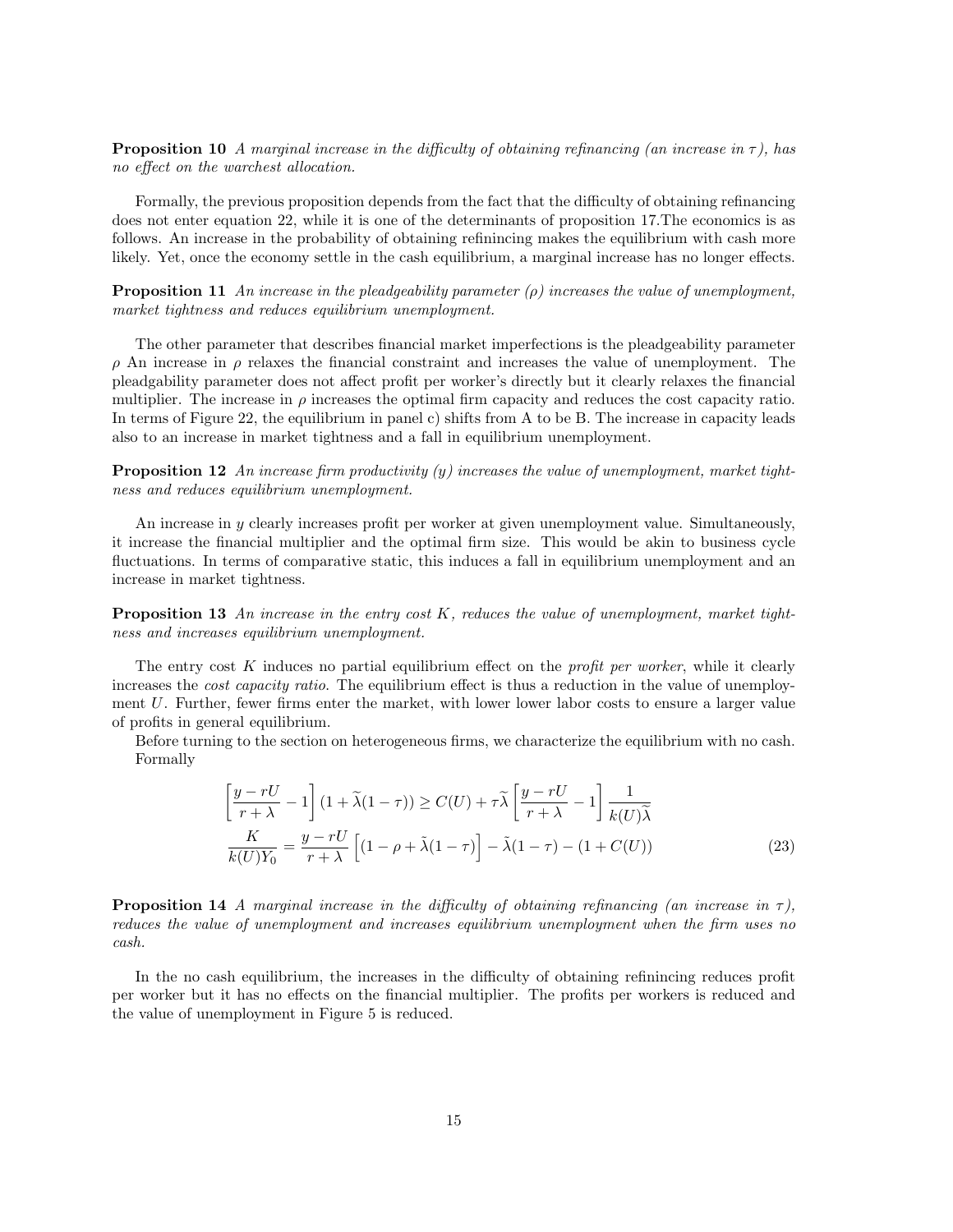Figure 4: The General Equilibrium Effects of an increase in  $y$ ,  $\rho$  and  $K$  when the firm uses cash

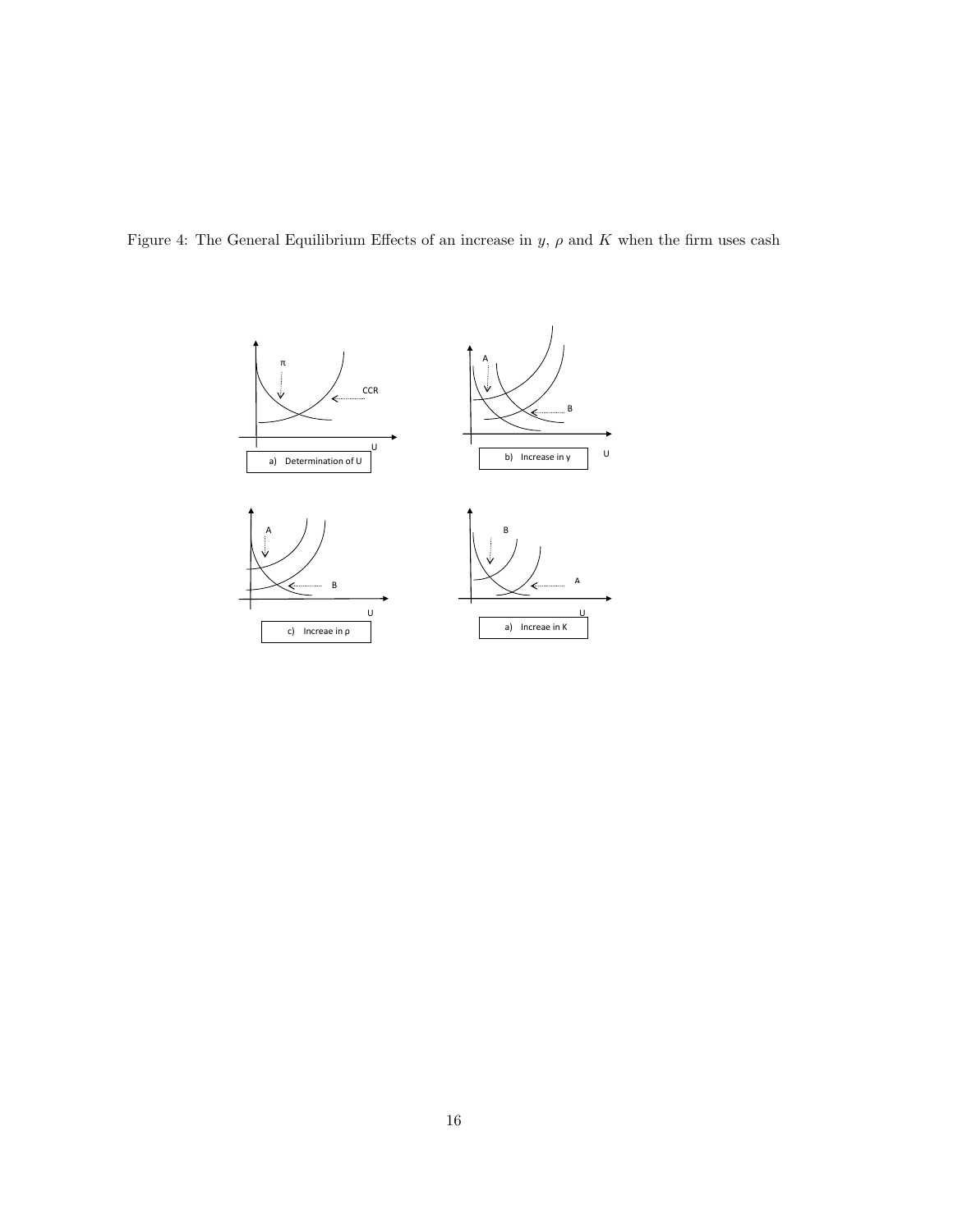Figure 5: The General Equilibrium Effects of an increase in  $\tau$ , when the firm uses no cash

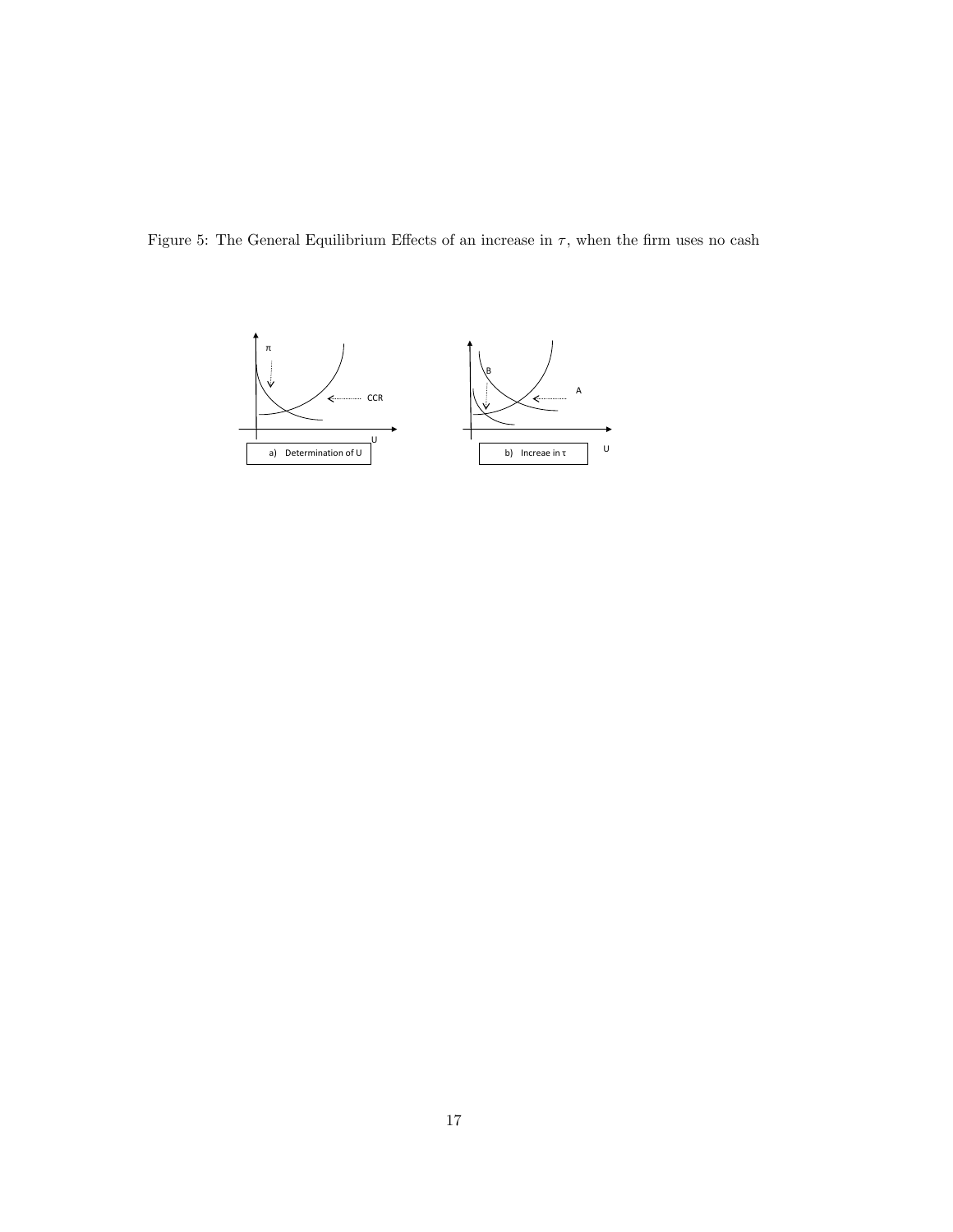# 4 Heterogeneous Refinancing, financial shocks and empirical implications

In this section we analyze an extended version of the model to allow for firm heterogeneity. Such an extension will allow us to derive empirical implications from our analysis.

The general equilibrium analysis proved two important results linked to the probability of obtaining refinancing  $\tau$ .

- 1. An increase in  $\tau$  makes the warchest equilibrium more likely
- 2. An increase in  $\tau$  reduces the value of unemployment U in the equilibrium with no cash.

From these two results it is easy to establish the following claim

Claim 15 Suppose the conditions of proposition 7 for the existence of the general equilibrium are satisfied. Then there exists a unique  $\tau^*$  ( $0 \leq \tau^* \leq 1$ ) so that firms have cash if and only if  $\tau > \tau^*$ 

In the no-cash equilibrium candidate, U is strictly decreasing in  $\tau$ . In a cash equilibrium candidate, U is independent of  $\tau$ . Hence the crossing point is unique.

In light of the previous claim, we extend the model to allow firms to have different values of  $\tau$ . Specifically, we assume that the value of  $\tau$  takes two possible values  $\tau^h$ , and  $\tau^l$ , with  $\tau^h > \tau^l$ . The firm specific value of  $\tau$  is determined upon entry and we assume that there is a probability  $\alpha$  that  $\tau$ takes the value  $\tau^h$ . Further we assume that

$$
\tau^h > \tau^* > \tau^l,
$$

so that- in light of the previous claim- firms behave very differently if their specific value of  $\tau$  is  $\tau^h$ or  $\tau^l$ . In details, firms in the high  $\tau$  will select an investment size  $I(\tau^h)$  coherent with a warchest equilibrium while firms in the low  $\tau$  wil select an investment size  $A(\tau^l)$  coherent with a no cash equilibrium.

The labor market is partitioned in a submarket in which jobs for the no cash firms are offered and a submarket in which the other types of jobs are offered. Following the reasoning of the previous section, the rent and search costs will be such that

$$
\theta^i(U^i) = \frac{rU^i - z}{c} \frac{1 - \beta}{\beta}; \quad i = h, l \tag{24}
$$

Since workers are free to move across sub-markets, it immediately follows that a no arbitrage condition imply that  $U^h = U^l = U$ , from which it follows that the market tightness in the two markets is also the same so that  $\theta^h = \theta^l = \theta$  Since a fraction  $\alpha$  of firms is characterized by a value of  $\tau^h$ , the free entry condition

$$
K = \alpha \left[ \frac{y - rU}{r + \tilde{\lambda}} - 1 - C(U) \right] I(\tau^h, U) + (1 - \alpha) \left[ \frac{y - rU}{r + \tilde{\lambda}} (1 + \tilde{\lambda}(1 - \tau) - \tilde{\lambda}(1 - \tau) - 1 - C(U) \right] A(\tau^l, U)
$$
\n(25)

While the previous equation uniquely determines the equilibrium value of  $U$ , to close the model and solves uniquely for the stock values, it is necessary to determine also the fraction  $\delta$  of workers that search in the sub-market with  $\tau = \tau^h$ . The measure 1 of workers partition in the two markets in the following ways

$$
u(\tau^h, \delta) + n_2(\tau^h, \delta) = \delta
$$
  

$$
u(\tau^l, \delta) + n_1(\tau^l, \delta) = 1 - \delta,
$$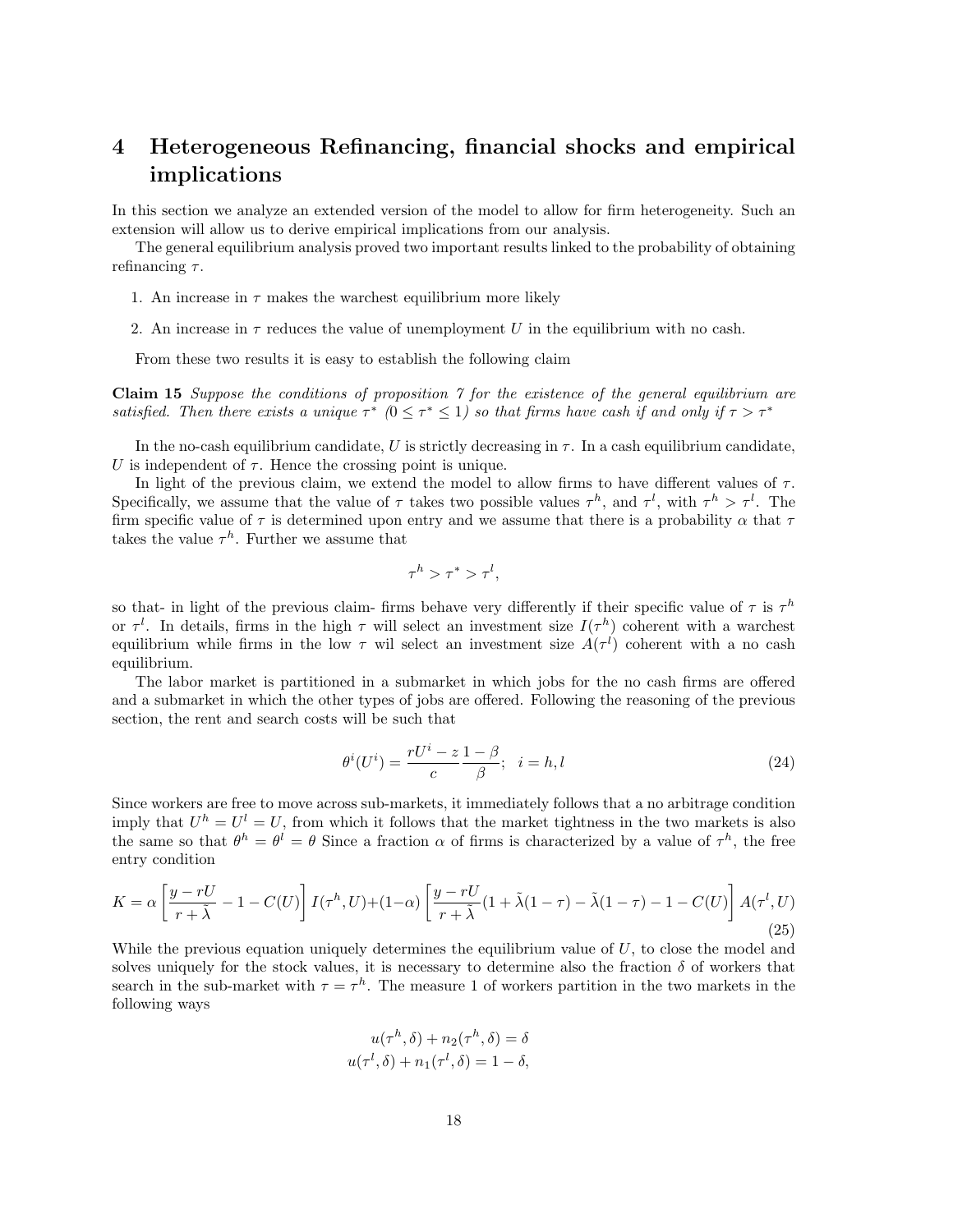where  $u(\tau^h, \delta)$  and  $u(\tau^l, \delta)$  are the stocks of unemployed people that search in the submarket with  $\tau^h$ and  $\tau^l$  respectively, while  $n_2()$  and  $n_1()$  are the workers employed in warchest or cash firms respectively. From the previous expression it is evident that in each sub-market workers find only one type of firms, so that  $n_1(\tau^h, \delta) = 0$  and  $n_2(\tau^l, \delta) = 0$ . Using the value of the stock derived in the general equilibrium it is evident that

$$
u = (1 - \delta) \frac{\lambda}{\lambda + 2\theta q(\theta)} + \delta \frac{\lambda}{\lambda + (1 + (1 - \tau))\theta q(\theta)}
$$
  
\n
$$
n_1(\tau^l) = (1 - \delta) \frac{\theta q(\theta)}{\lambda + 2\theta q(\theta)}
$$
  
\n
$$
n_2(\tau^h) = \delta \frac{\theta q(\theta)(1 - \tau)}{\lambda + (1 + (1 - \tau))\theta q(\theta)}
$$
\n(26)

To uniquely pindown a value of  $\delta$ , consider that the vacancies posted by each firm are proportional to their desired size, so that  $v^h = \kappa I(\tau^h)$  and  $v^l = \kappa A(\tau^l)$ . By definition of market tightness in each sub-market we have that

$$
\theta(\tau^l) = \frac{\kappa A(\tau^l)}{n_1(\tau^l)}; \quad \theta(\tau^h) = \frac{\kappa I(\tau^h)}{n_2(\tau^h)};
$$

Since we already established that  $\theta(\tau^l) = \theta(\tau^h)$ , it immediately follows that

$$
\frac{n_1(\tau^l)}{n_2(\tau^h)} = \frac{A(\tau^l)}{I(\tau^h)}\tag{27}
$$

As we argued in the introduction, leveraged firms are those firms that do not invest funds in external resources and hold no cash reserves. The model thus delivers the following empirical implications

- 1. leveraged firms are larger;
- 2. firms that are less leveraged are less exposed to refinancing risks
- 3. leveraged firms fire workers when refinancing fails

The first implication is obvious, and simply follows from the fact  $A(\tau^h) > I(\tau^l)$ . The second implication is also straightforward, and follows from the fact that firms that use cash do not directly respond to a specific marginal change in  $\tau$  as long as they are already in the cash equilibrium. To consider the third empirical implication consider a marginal increase in  $\tau$  so that  $\tau^{h2} > \tau^{h2}$  and  $\tau^{l2} > \tau^{l2}$  but assume that  $\tau^{h2} > \tau^* > \tau^{2l}$ , so that the qualitative behavior of the two type of firms does not change. We can call this situation an **increase in refinancing risk**. It is obvious that only firms that are leveraged will fire workers and will be affected by the financial shock.

The following section evaluates the empirical relevance of the last implication.

### 5 Leverage and Employment Adjustment

The model above predicts that firms that are less leveraged are less vulnerable to financial shocks. Cash-constrained firms have to cut down capacity as credit frictions increase, reducing employment more than firms that built up a war chest of liquid assets, to be used in case of adverse financial shocks. in other words, the holding of liquid assets makes the firm less efficient in normal times, but provides an insurance against financial shocks.

In this section we test the above empirical implication of the model drawing on a dataset of firmlevel employment adjustment and leverage during the Great Recession. Our data cover the period 2007-9 and are obtained by matching data from the EFIGE survey of European firms with information from balance sheets obtained in the Amadeus archive. Efige samples some 16,000 European firms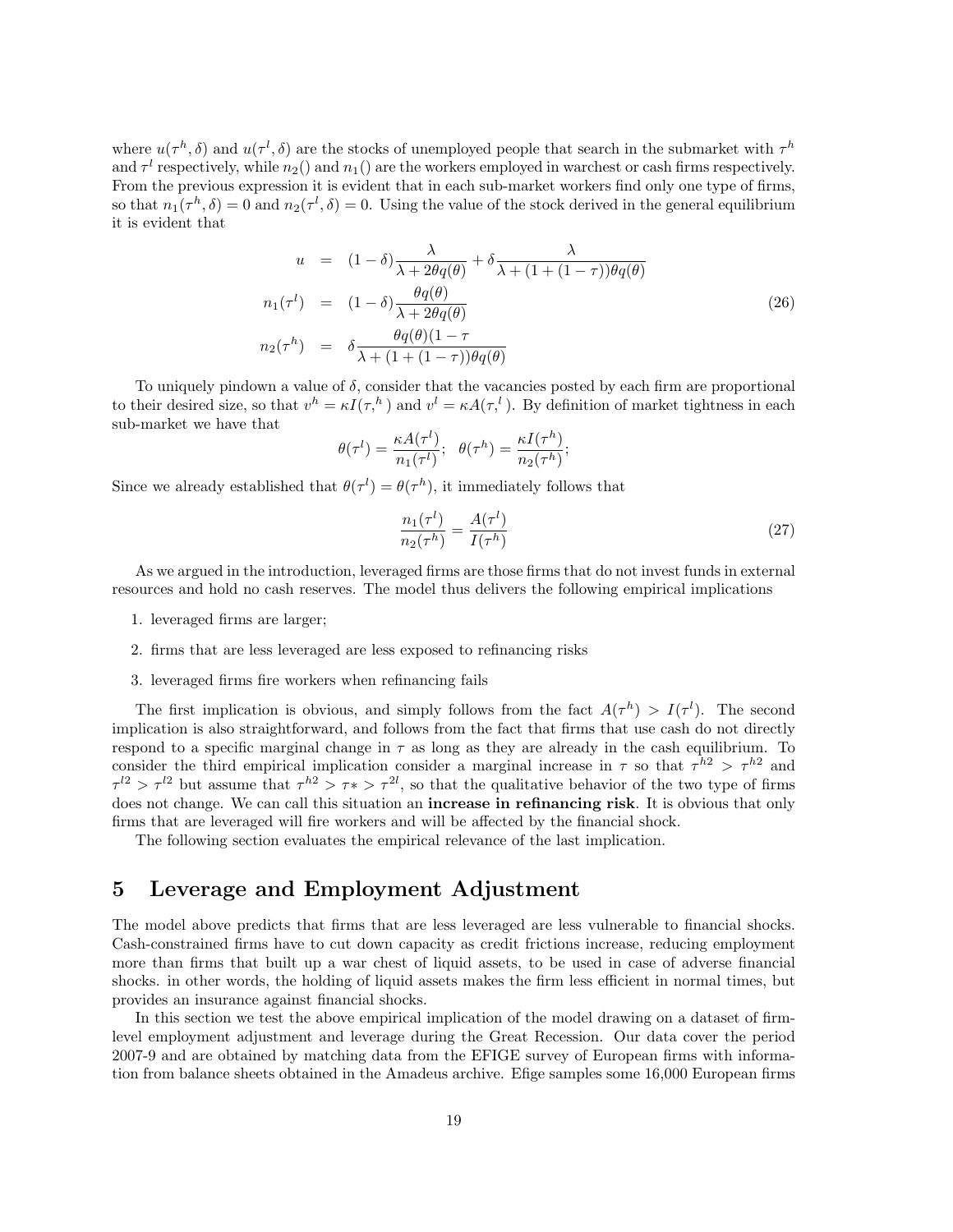| Country                         | Number of Firms |                | Revenues growth 2008-2009 |                       | Size of Firms (Employees 2007) |
|---------------------------------|-----------------|----------------|---------------------------|-----------------------|--------------------------------|
|                                 |                 | Average        | Standard                  | Average               | Standard                       |
|                                 |                 |                | Deviation                 |                       | Deviation                      |
| $\mathop{\rm AUT}\nolimits$     | 443             | 63.5%          | 0.740                     | 100                   | 33                             |
| FRA                             | 2,973           | $-8.3\%$       | 0.010                     | 50                    | 8                              |
| <b>GER</b>                      | 2,935           | $-5.2\%$       | 0.008                     | 96                    | 11                             |
| <b>HUN</b>                      | 488             | $-12.4\%$      | 0.015                     | 68                    | $\boldsymbol{9}$               |
| <b>ITA</b>                      | 3,021           | $-18.6\%$      | 0.005                     | 40                    | $\,2$                          |
| <b>SPA</b>                      | 2,832           | $-16.8\%$      | 0.015                     | 45                    | $\sqrt{3}$                     |
| UK                              | 2,067           | 0.1%           | 0.032                     | 20                    | 773                            |
|                                 |                 |                |                           |                       |                                |
| Variable                        | Average         | Min            | Max                       | Standard<br>Deviation |                                |
| Gearing Ratio (2007)            | 1.20            | 0.00           | 997.53                    | 175.46                |                                |
| Solvency Ratio (2007)           | 33.62           | $-99.00$       | 100.00                    | 25.74                 |                                |
| Long Term Debt to Assets (2007) | 0.12            | 0.00           | 17.39                     | 0.36                  |                                |
| $\Delta e$                      | $-6.18$         | $-100$         | 100                       | 15.16                 |                                |
| $\Delta \bar{y}$                | $-0.09$         | $-0.30$        | 5.64                      | $0.39\,$              |                                |
| Size of Firms $(2007)$          | 116.65          | 0.00           | 365,630                   | 3,595.00              |                                |
| Third Party Collateral          | 0.04            | $\overline{0}$ |                           | 0.21                  |                                |

Table 1: Measures of Leverage, Descriptive Statistics

(3,000 in large countries, such as Germany, France, Italy, Spain and the UK, and 500 firms in smaller countries, such as Austria and Hungary). The questionnaire is very detailed on a number of structural characteristics of firms such as organization, job composition, innovation activities, finance as well as product and labor market strategies. The Amadeus archive provides financial and business data on Europe's biggest 500,000 companies by assets. Hence, the matched sample covers only large firms (the average firm size in terms of employees is 81) which creates problems of cross-country comparability.

Table 1 provides some descriptive statistics on the measures of leverage which are used in the empirical analysis in 2007, the year before the beginning of the Great Recession. In particular, the Gearing ratio is the debt to equity ratio measuring the extent to which the firm is using creditor's vs. owner's funds. The Solvency Ratio measures the ratio of after tax net profit (excluding noncash depreciation expenses) over debt and is a measure of one company's ability to meet long-term obligations. Finally, the Long-term debt to assets ratio evaluates the importance of the debt having a duration longer than one year and therefore less exposed to a liquidity crisis: it measures loans and financial obligations lasting more than one year over total assets of the firm. As shown by table 1, there is significant cross-country and within country (across sectors) variation in these measures. At the same time, there are large differences in the average size of firms across countries, which confirms that data are not cross-country comparable.

We are interested in evaluating employment adjustment during the Great Recession. Consequently, our main variable of interest is defined by drawing on the following question asked to employers at the beginning of 2010: During the last year (2009) did you experience a reduction or an increase/decrease of your workforce in comparison with 2008? . For those stating to have changed employment levels,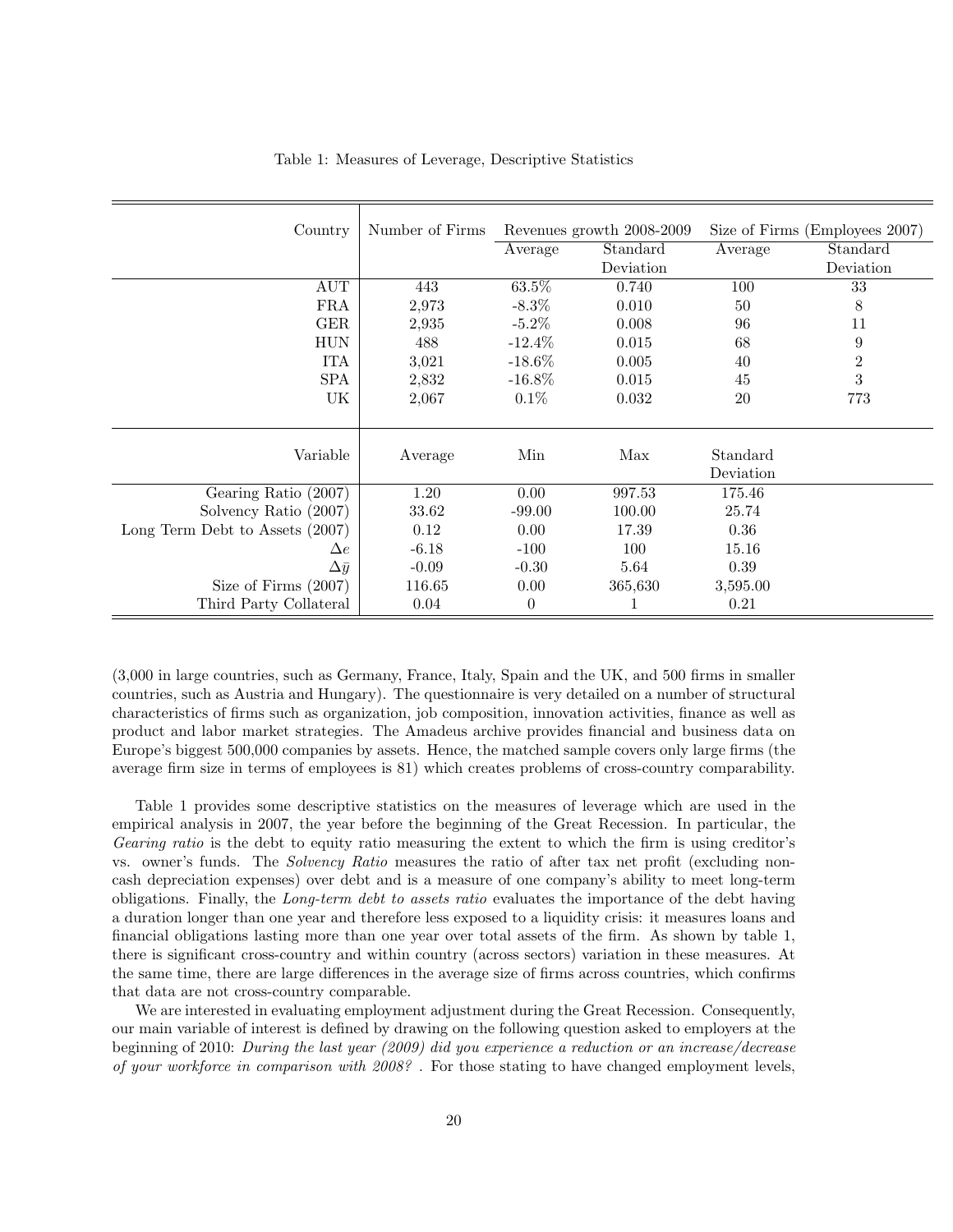

Figure 6: Firm-level net employment change, Distribution of firms

a second question elicited the percentage change in the workforce. We imputed a zero value to firms declaring that they did not experience any change in employment in the first question. Figure 6 plots the distribution of firms in the -100(%) to +100 (%) range using also a Kernel density estimator (blue line) to characterise the distribution. As we are dealing with a global recession year, most firms appear to be downsizing: the median is 0, the mean is -6. In addition to the mode at 0, there are also some spikes at -10, -20 and -30. This may indicate that respondents answered doing some rounding. Some of our estimates below take into account of such heaping.

In order to obtain preliminary insights as to the importance of finance in employment adjustment, figure 7 plots the Kernel estimates for firms that successfully applied for credit (continuous line), as well as firms that did not apply for credit (dotted line) or that applied, but were not successful (dash line). This suggests that the firms that were un-succesfull in refinancing operations were, on average, heavily downsizing (on average by almost 20 %) while the distribution of employment adjustment among successful debtors and firms that did not apply for credit is remarkably similar. The concentration of employment losses (about 30 per cent of the total) among firms experiencing difficulties in refinancing operations is not informative as to causality: it may well be that firms did not obtain credit because they were downsizing and considered not be viable creditors by banks.

Table 3 reports estimates of the following equation

$$
\Delta e_{ijc} = \alpha + \alpha_j + \alpha_c + \alpha_j * \alpha_c \beta \Delta y_{jc} + \gamma L ev_{ijc} + \delta S_{ijc} + \epsilon_{ijc}
$$
\n
$$
(28)
$$

where  $\Delta e$  is the reported employment growth rate *during* the period 2008-9, i denotes the firm, if the sector and c the country, S is set of size dummies (employment or turnover) and Lev is either the Gearing Ratio, the Solvency Ratio or the Long-term Debt to Asset ratio all measured before the Great Recession (according to 2007 balance sheet data). We also include country and sector dummies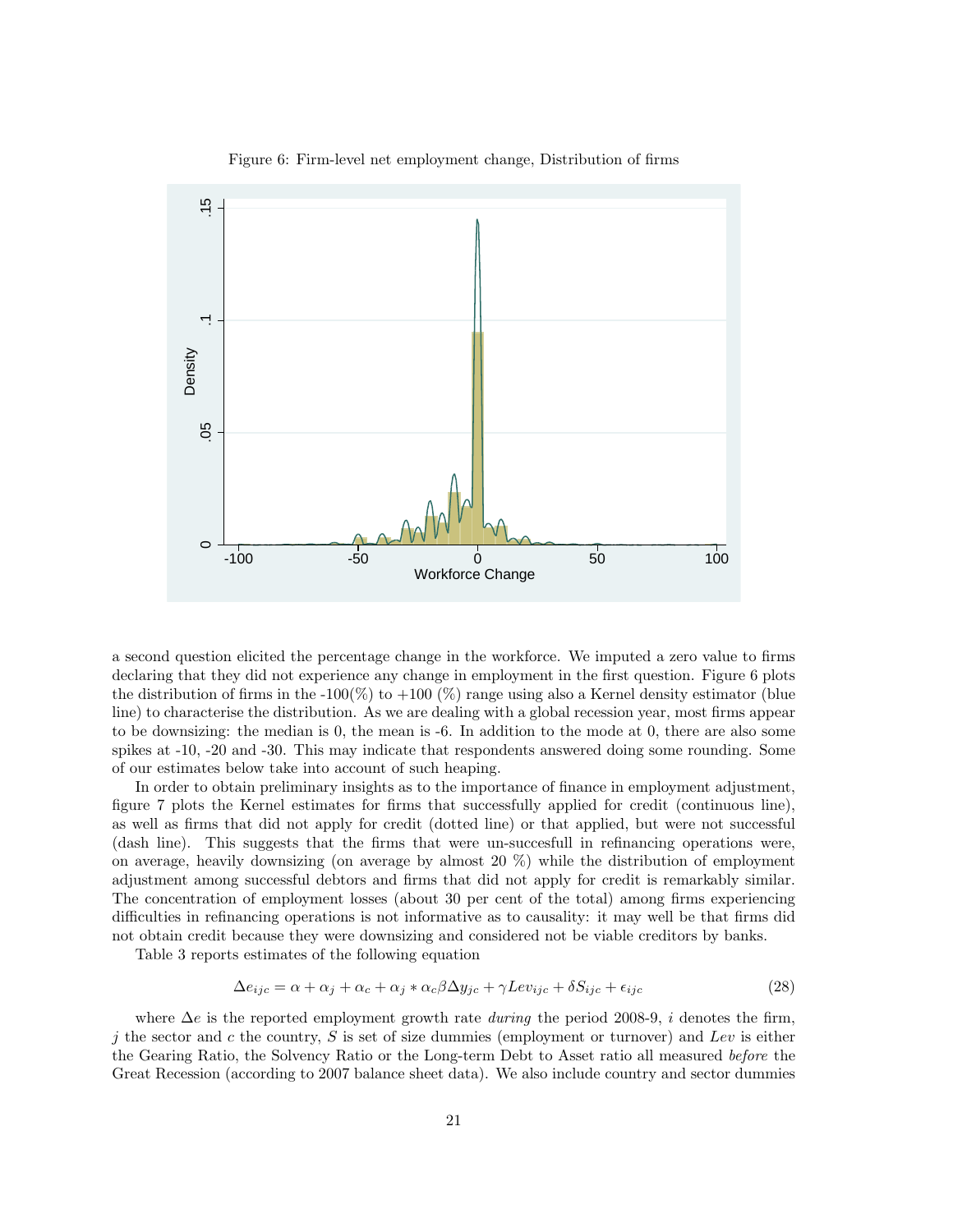

Figure 7: Firm-level net employment change, Distribution of firms by access to credit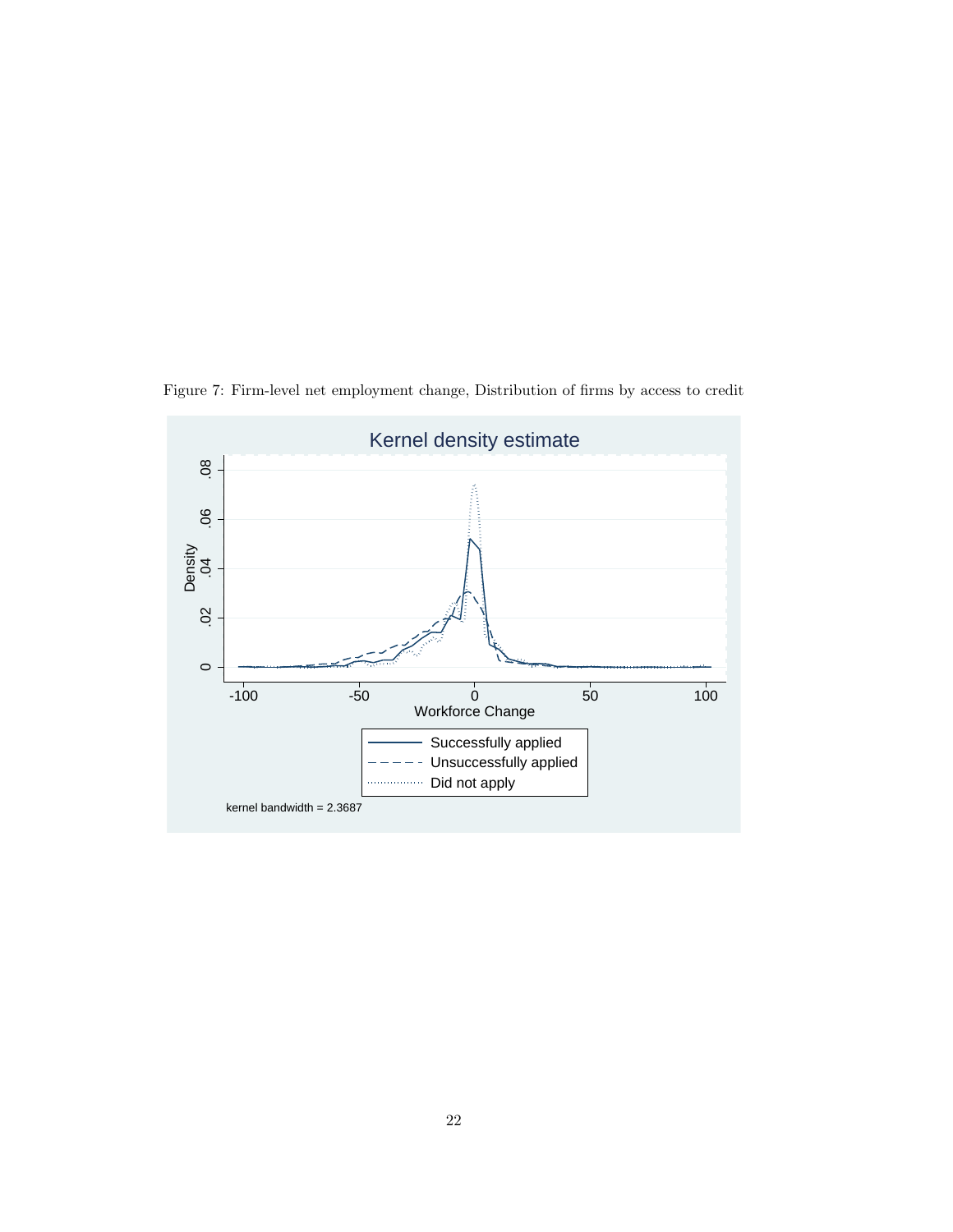|                        |                |                | Table 2: All Firms             |                |                |                  |
|------------------------|----------------|----------------|--------------------------------|----------------|----------------|------------------|
|                        | (1)            | (2)            | (3)                            | (4)            | (5)            | $\overline{(6)}$ |
| VARIABLES              | $\Delta e(\%)$ | $\Delta e(\%)$ | $\Delta e(\%)$                 | $\Delta e(\%)$ | $\Delta e(\%)$ | $\Delta e(\%)$   |
| Method                 | <b>OLS</b>     | IV             | <b>OLS</b>                     | IV             | <b>OLS</b>     | IV               |
|                        |                | Second stage   |                                |                |                |                  |
| $\Delta \bar{y}$       | 1.107          | $-57.31$       | 1.049                          | 98.56          | 1.040          | 727.4            |
|                        | (0.910)        | (133.3)        | (0.901)                        | (169.1)        | (0.910)        | (1533)           |
| Gearing                | $-0.004***$    | $-0.029**$     |                                |                |                |                  |
|                        | (0.001)        | (0.012)        |                                |                |                |                  |
| Solvency               |                |                | $0.04***$                      | $0.603***$     |                |                  |
|                        |                |                | (0.006)                        | (0.213)        |                |                  |
| LT DA                  |                |                |                                |                | $-0.133$       | $-346.4$         |
|                        |                |                |                                |                | (0.607)        | (630.0)          |
| Constant               | $-8.123***$    | $-13.09$       | $-10.73***$                    | $-13.19$       | $-10.02***$    | 108.8            |
|                        | (2.594)        | (17.11)        | (2.630)                        | (20.69)        | (2.555)        | (243.5)          |
| Country                | <b>YES</b>     | <b>YES</b>     | <b>YES</b>                     | <b>YES</b>     | <b>YES</b>     | <b>YES</b>       |
| Sector                 | <b>YES</b>     | <b>YES</b>     | <b>YES</b>                     | <b>YES</b>     | <b>YES</b>     | <b>YES</b>       |
| Country*Sector         | <b>YES</b>     | YES            | <b>YES</b>                     | YES            | <b>YES</b>     | YES              |
| Size                   | <b>YES</b>     | YES            | <b>YES</b>                     | YES            | <b>YES</b>     | YES              |
|                        |                | First stage    |                                |                |                |                  |
|                        |                | Gearing        |                                | Solvency       |                | LT DA            |
| Third party collateral |                | $108.24***$    |                                | $-6.846***$    |                | 0.012            |
|                        |                | (16.476)       |                                | (1.686)        |                | (0.022)          |
| Observations           | 8596           | 2358           | 9649                           | 2900           | 8064           | 2324             |
|                        |                |                | Standard errors in parentheses |                |                |                  |

\*\*\* p<0.01, \*\* p<0.05, \* p<0.1

as well as interactions between the two sets of dummies.

The odd columns of table 5 report the OLS estimates of the above equation. The gearing ratio is negatively associated with plant-level employment change while for the solvency ratio it is the opposite. Long-term debt instead does not seem to significantly affect plant level job creation and destruction. Leverage is clearly endogenous. The remaining three columns of table 5 display 2-stages least squares estimates in which leverage is instrumented by a dichotomic variable capturing firms that can use third party collateral being part of a consortium of firms. The underlying identification assumption is that the presence of this collateral affects the (equilibrium) level of leverage prevailing before the financial crisis while it does not directly affect employment variation during the Great Recession. The first-stage results point to a significant (and positive) effect of third party collateral on leverage. In the second stage we still find a negative and statistically significant effect of leverage on firmlevel employment adjustment. The effects of leverage on employment adjustment is non-negligible: bringing, say, a typical Austrian firm to the average gearing ratio of a German firm involves additional employment losses of the order of 3 per cent during a financial recession; increasing by 10 basis points the solvency ratio (like moving an average Italian firm to France) involves a 6 per cent increase of employment.

As shown by the bottom row of Table 2, the 2SLS estimates have substantially less observations that the OLS estimates. This is because there are many missing values in the question about third party collateral. In the Statistical Annex regressions are displayed that replace missing values with 0. There are not substantial differences.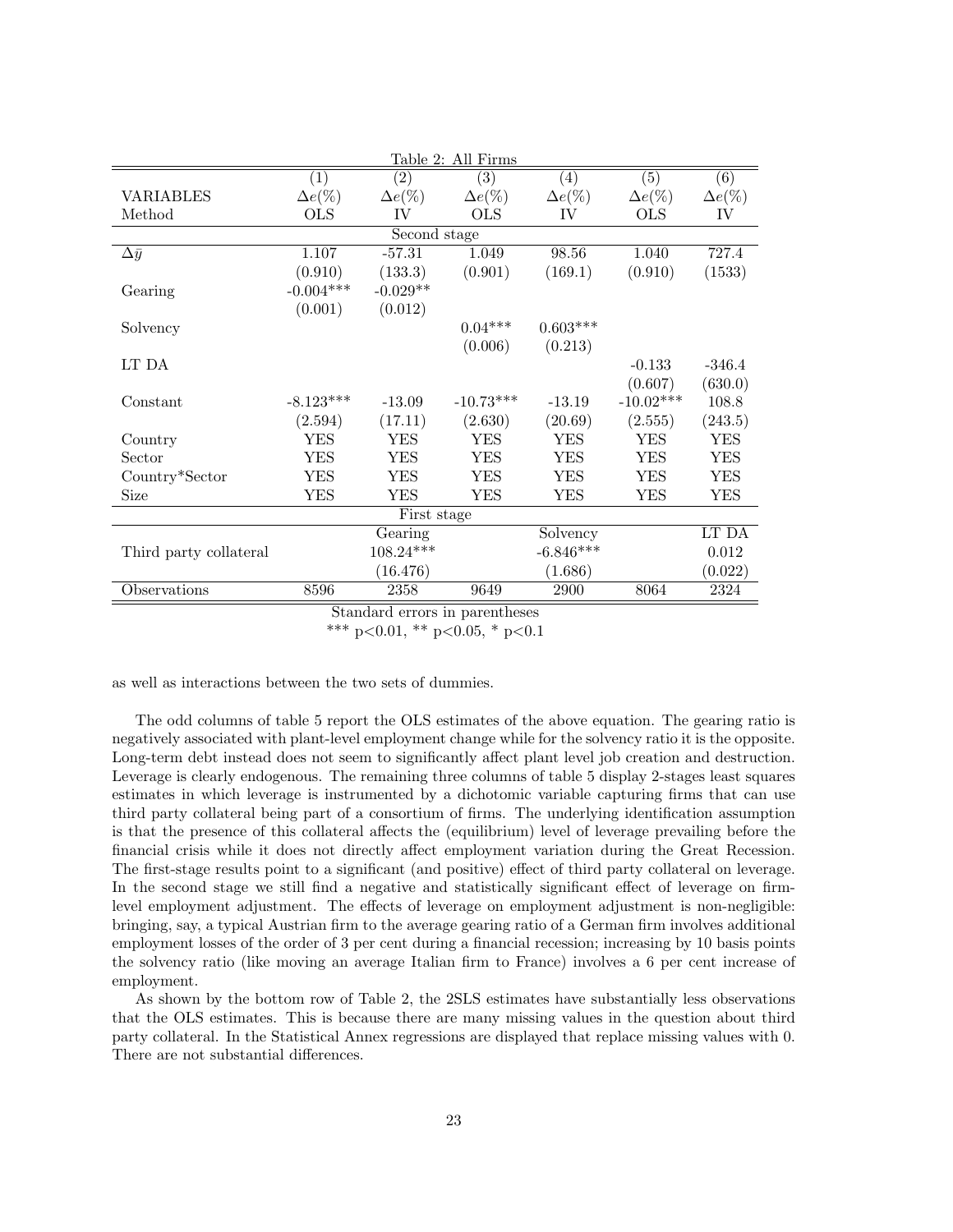|                        | (1)            | (2)            | (3)            | (4)            | (5)            | (6)            |
|------------------------|----------------|----------------|----------------|----------------|----------------|----------------|
| <b>VARIABLES</b>       | $\Delta e(\%)$ | $\Delta e(\%)$ | $\Delta e(\%)$ | $\Delta e(\%)$ | $\Delta e(\%)$ | $\Delta e(\%)$ |
| Method                 | <b>OLS</b>     | IV             | <b>OLS</b>     | IV             | <b>OLS</b>     | IV             |
|                        |                | Second stage   |                |                |                |                |
| $\Delta \bar{y}$       | 0.547          | $-95.87$       | 1.322          | 14.79          | 1.378          | $-181.8$       |
|                        | (1.243)        | (132.8)        | (1.209)        | (179.7)        | (1.243)        | (739.2)        |
| Gearing                | $-0.003**$     | $-0.034*$      |                |                |                |                |
|                        | (0.001)        | (0.017)        |                |                |                |                |
| Solvency               |                |                | $0.057***$     | $0.748**$      |                |                |
|                        |                |                | (0.009)        | (0.314)        |                |                |
| LT DA                  |                |                |                |                | $-2.449*$      | $-343.7$       |
|                        |                |                |                |                | (1.474)        | (669.0)        |
| Constant               | $-20.23***$    | $-24.75$       | $-23.08***$    | $-31.40$       | $-21.95***$    | $-38.91$       |
|                        | (3.314)        | (16.62)        | (3.324)        | (21.79)        | (3.268)        | (91.39)        |
| Country                | YES            | YES            | YES            | YES            | YES            | YES            |
| Sector                 | YES            | YES            | YES            | YES            | YES            | YES            |
| Country*Sector         | YES            | YES            | YES            | YES            | YES            | YES            |
| <b>Size</b>            | <b>YES</b>     | YES            | YES            | YES            | YES            | YES            |
|                        |                | First stage    |                |                |                |                |
|                        |                | Gearing        |                | Solvency       |                | LT DA          |
| Third party collateral |                | 88.366***      |                | $-5.928***$    |                | 0.012          |
|                        |                | (21.310)       |                | (1.989)        |                | (0.024)        |
| Observations           | 4151           | 1195           | 4677           | 1458           | 3783           | 1091           |

Table 3: Only Firms Downsizing

\*\*\* p<0.01, \*\* p<0.05, \* p<0.1

Table 3 and 4 display estimates of equation (28) when only firms downsizing or only firms upsizing are considered. We report also in this case both OLS and 2SLS results. This suggests that the correlation between leverage and firm-level employment adjustment is driven by firms that are downsizing. We do not find significant effects of leverage on employment adjustment when using instrumental variables.

The effects of leverage survive when we put on the left-hand-side a categorical variable (0 for downsizing, 1 for firms keeping the same employment level, 2 for those upsizing) in order to cope with the heaping problems mentioned above. There is still a statistically significant effect, which is in line with the model's predictions. We also run regressions (reported in the annex) including firm-level output growth (rather than the average growth rate at the sectoral level) as right-hand-side variable. Such a specification clearly creates a problem of endogeneity, but potentially captures idyosincratic shocks unrelated to the financial recession. Also in this case, there is still an effect of leverage on employment growth. Coefficients are remarkably stable across these different specifications.

Overall, the firm-level results suggest that leverage matters for employment adjustment during a financial recession and affects mainly job destruction. Ceteris paribus, more leveraged firms destroy more jobs than firms with a higher solvency ratio.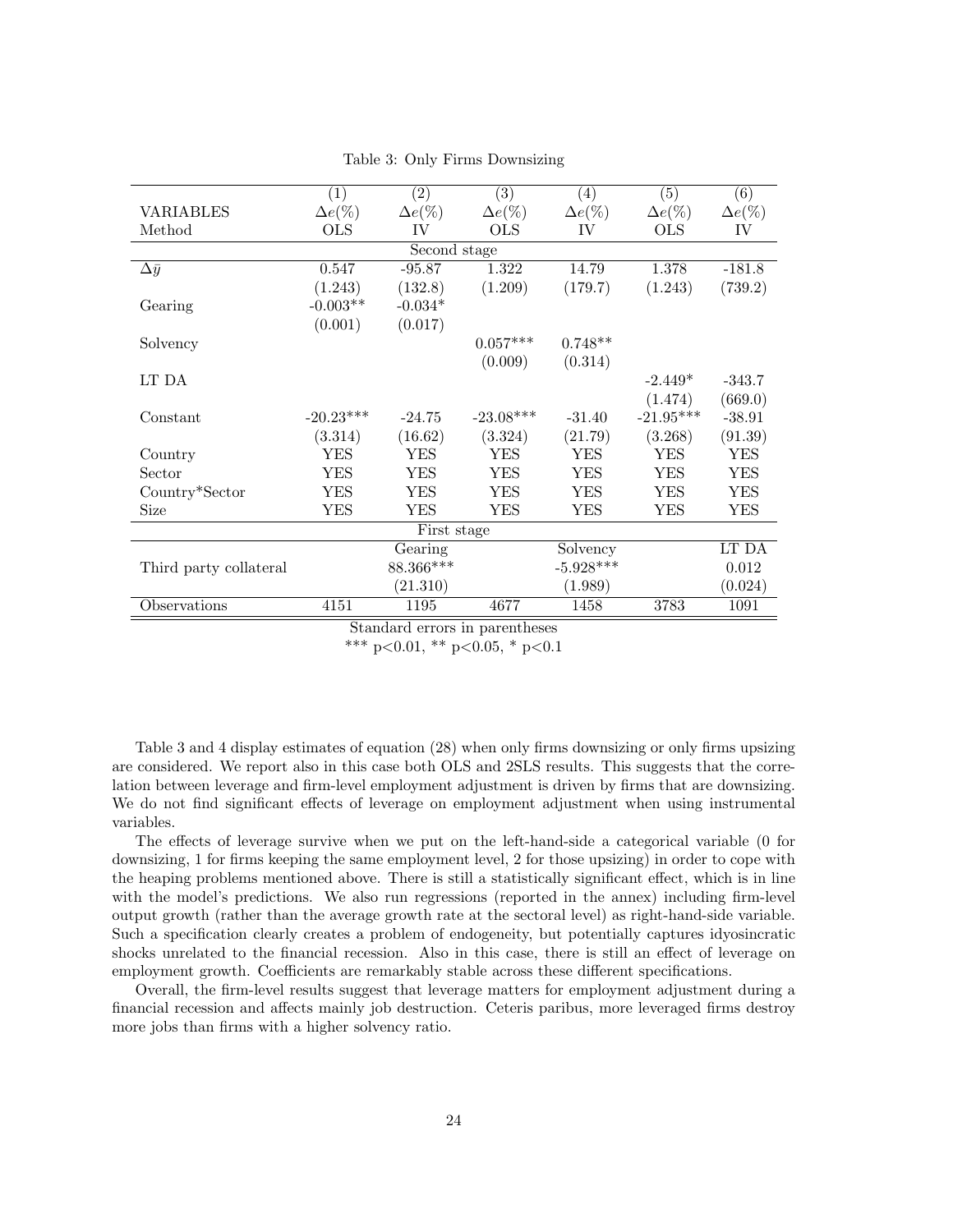|                        | (1)                       | $\left( 2\right)$ | (3)                            | (4)            | (5)            | (6)            |
|------------------------|---------------------------|-------------------|--------------------------------|----------------|----------------|----------------|
| <b>VARIABLES</b>       | $\Delta e(\%)$            | $\Delta e(\%)$    | $\Delta e(\%)$                 | $\Delta e(\%)$ | $\Delta e(\%)$ | $\Delta e(\%)$ |
| Method                 | $\overline{\mathrm{OLS}}$ | IV                | $\overline{\mathrm{OLS}}$      | IV             | OLS            | IV             |
|                        |                           | Second stage      |                                |                |                |                |
| $\Delta \bar{y}$       | $-0.0915$                 | $-33.53$          | 3.051                          | 2388           | 0.734          | 61.58          |
|                        | (3.048)                   | (679.9)           | (2.029)                        | (184896)       | (3.557)        | (376.5)        |
| Gearing                | $-0.0041*$                | 0.0354            |                                |                |                |                |
|                        | (0.0023)                  | (0.171)           |                                |                |                |                |
| Solvency               |                           |                   | $-0.007$                       | 12.71          |                |                |
|                        |                           |                   | (0.017)                        | (1001)         |                |                |
| LT DA                  |                           |                   |                                |                | 0.025          | $-28.87$       |
|                        |                           |                   |                                |                | (0.727)        | (251.7)        |
| Constant               | $16.84***$                | 0.976             | $17.36***$                     | $-401.6$       | $16.75***$     | 16.73          |
|                        | (5.979)                   | (106.2)           | (6.126)                        | (32826)        | (6.154)        | (45.25)        |
| Country                | YES                       | YES               | YES                            | YES            | YES            | YES            |
| Sector                 | YES                       | YES               | YES                            | YES            | YES            | YES            |
| Country*Sector         | YES                       | YES               | <b>YES</b>                     | YES            | YES            | YES            |
| Size                   | YES                       | YES               | YES                            | YES            | YES            | YES            |
|                        |                           | First stage       |                                |                |                |                |
|                        |                           | Gearing           |                                | Solvency       |                | LT DA          |
| Third party collateral |                           | $31.11***$        |                                | 0.082          |                | $-0.021$       |
|                        |                           | (68.121)          |                                | (7.166)        |                | (0.103)        |
| Observations           | 1060                      | 307               | 1181                           | 379            | 1033           | $325\,$        |
|                        |                           |                   | Standard orrors in paronthosos |                |                |                |

Table 4: Only Firms Upsizing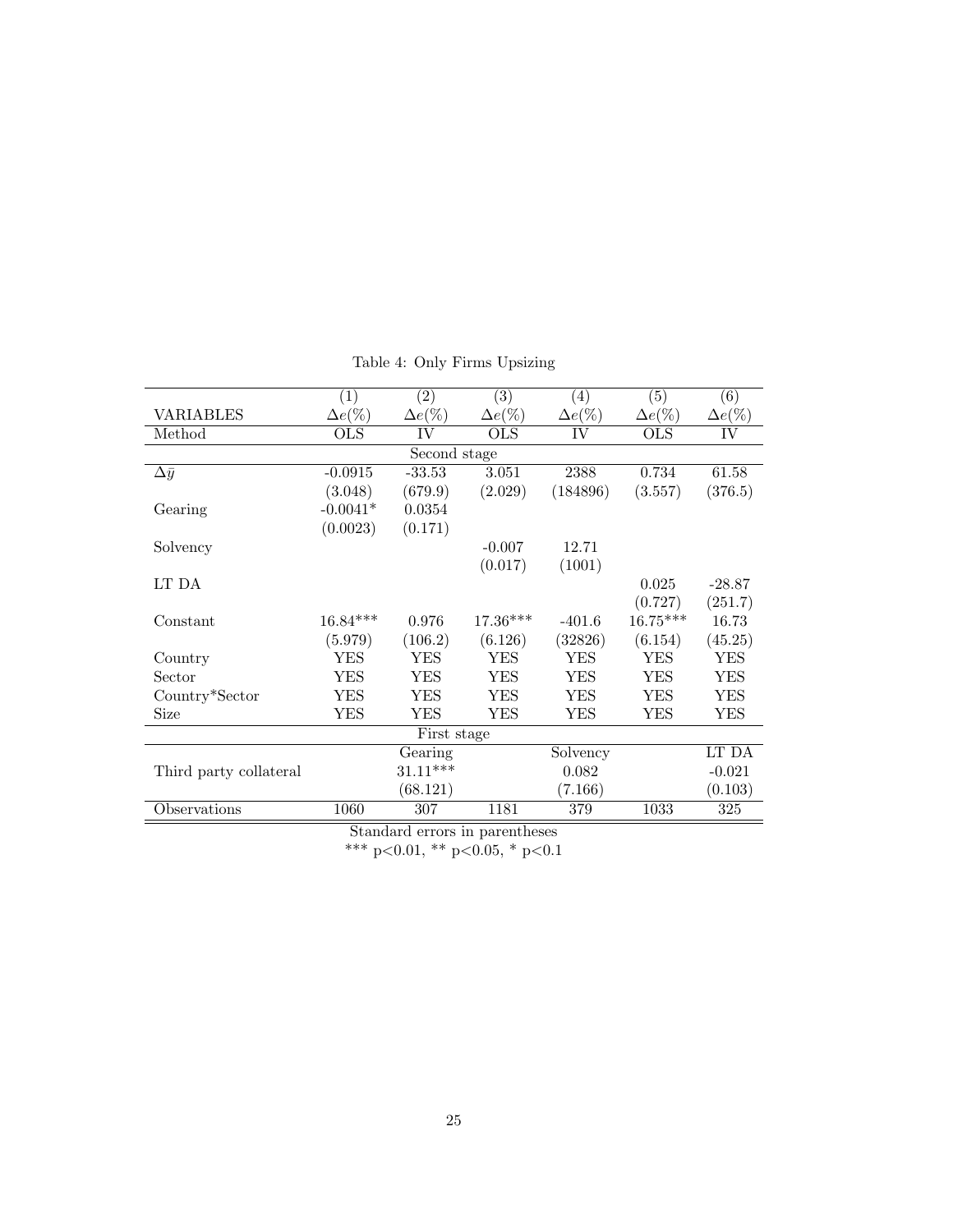|                |                       | (3)                                        |
|----------------|-----------------------|--------------------------------------------|
|                |                       | $\Delta e(\%)$                             |
|                |                       |                                            |
| $-0.0157$      | $-0.0165$             | $-0.0201$                                  |
| (0.0420)       | (0.0411)              | (0.0426)                                   |
| $-0.000160***$ |                       |                                            |
| $(3.95e-05)$   |                       |                                            |
|                | $0.00104***$          |                                            |
|                | (0.000293)            |                                            |
|                |                       | 0.0249                                     |
|                |                       | (0.0286)                                   |
| $0.589***$     | $0.522***$            | $0.541***$                                 |
| (0.120)        | (0.120)               | (0.119)                                    |
| YES            | YES                   | YES                                        |
| YES            |                       | YES                                        |
| YES            | YES                   | YES                                        |
| YES            | YES                   | YES                                        |
| 8,693          | 9,757                 | 8,161                                      |
| 0.078          | 0.076                 | 0.072                                      |
|                | (1)<br>$\Delta e(\%)$ | $\left( 2\right)$<br>$\Delta e(\%)$<br>YES |

Table 5: All firms  $(\Delta e \text{ categorical})$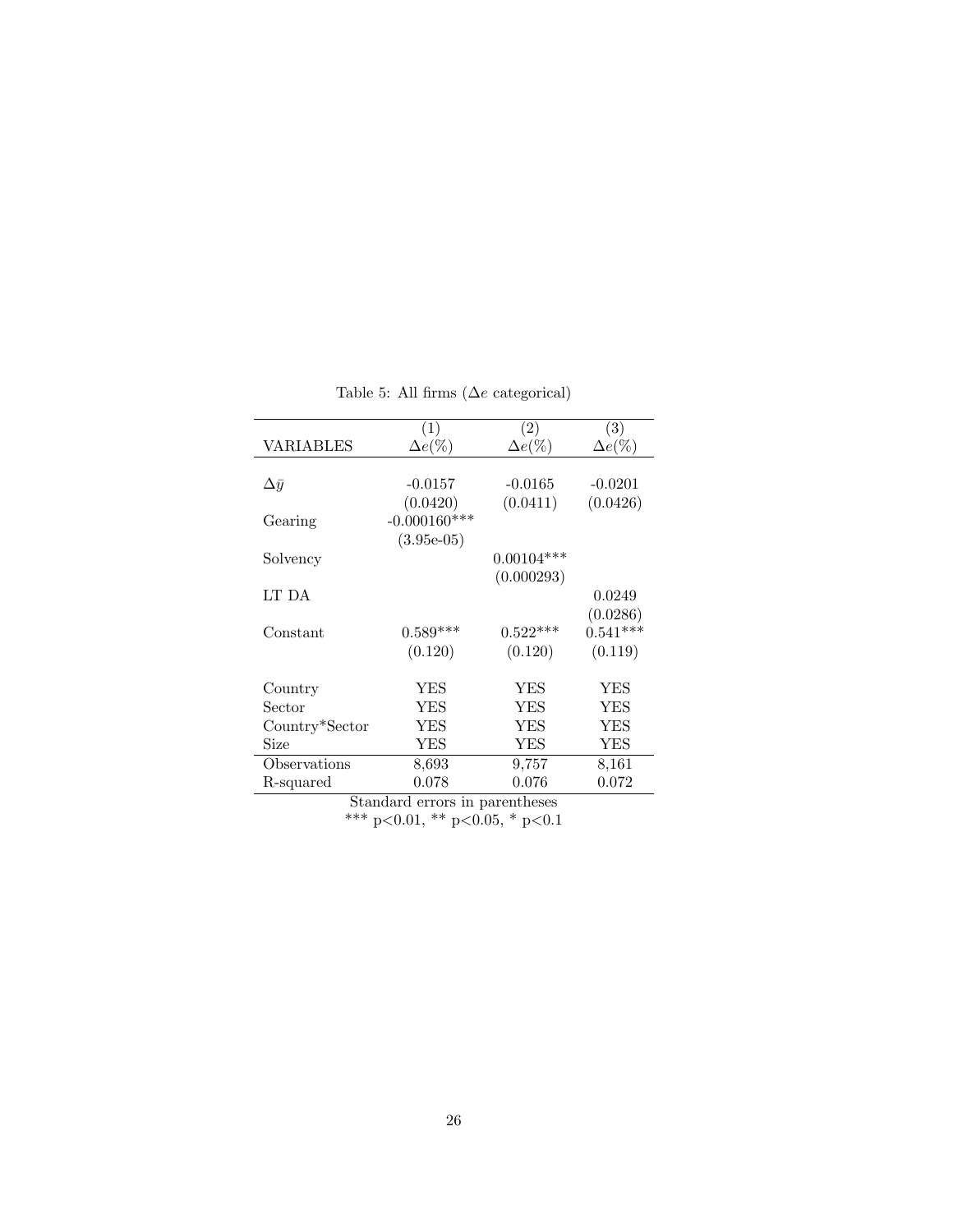# 6 Final Remarks

We develop a micro-founded model of labor-finance interactions generating endogenously a demand for liquid assets. The models yields a number of testale implications. The most relevant in the context of the Great Recession is that highly leveraged firms should experience larger employment losses during a financial crisis. Micro data on employment adjustment and balance sheets indicate that highly leveraged firms and sectors are characterized by higher job destruction rates during financial recessions. If our identification assumptions are deemed plausible, the relationship between leverage and employment adjustment can be interpreted as a causal effect of leverage on employment adjustment.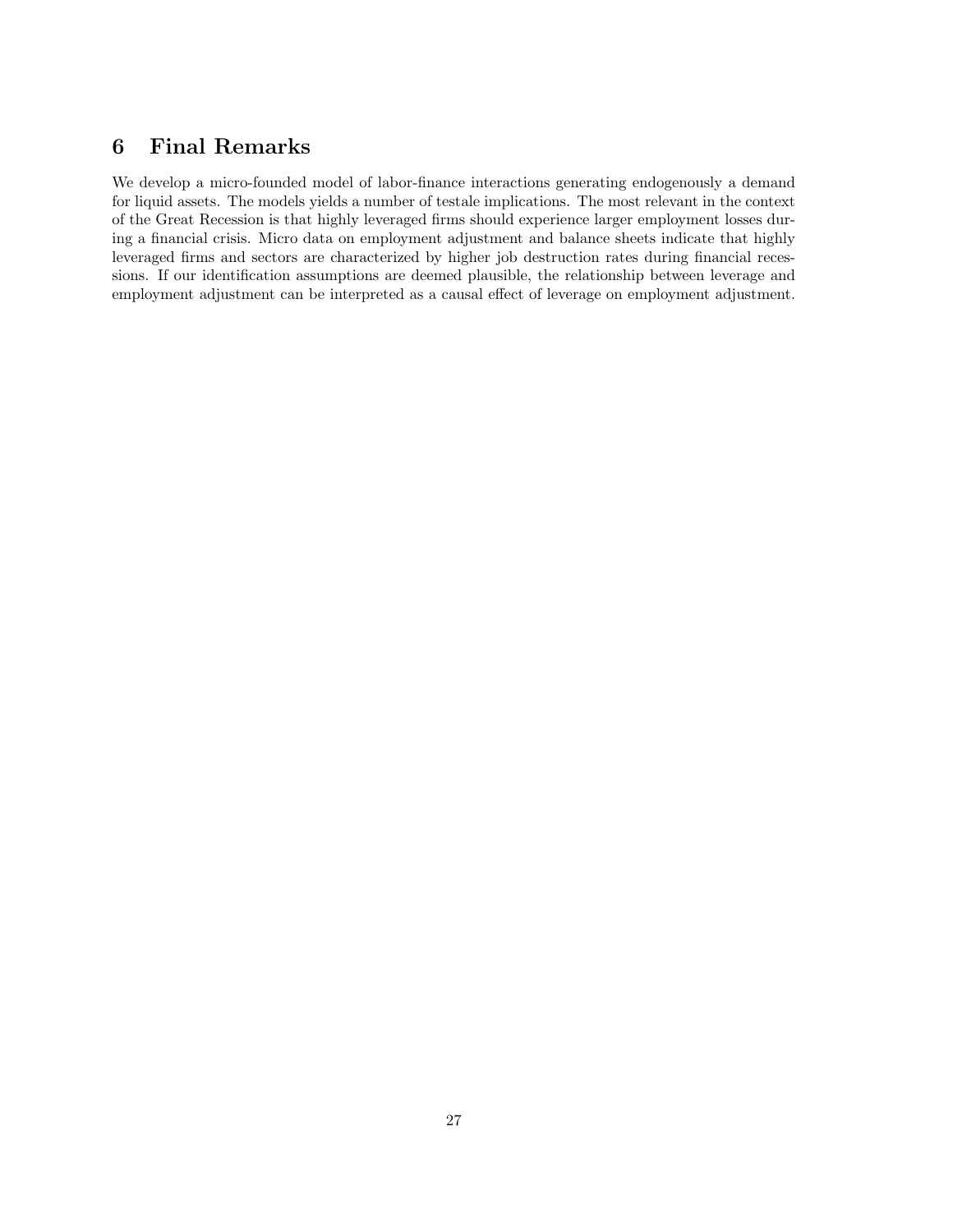### References

- [1] Ansgar, Belke, and Rainer Fehn, 2001, "Institutions and Structural Unemployment: Do Capital-Market Imperfections Matter?", Vienna Economics Papers 0106, University of Vienna, Department of Economics.
- [2] Bernanke, Ben, and Mark Gertler, 1989, "Agency Costs, Net Worth and Business Fluctuations", American Economic Review, Vol. 79 (March), pp. 14–31.
- [3] Blanchard, Olivier, 2006, "European Unemployment: the evolution of facts and ideas", Economic Policy, 45(21): 5-59.
- [4] Blanchard, Olivier, and Peter Diamond, 1992 "The Flow Approach to Labor Markets", American Economic Review (American Economic Association), 82(2): 354-359.
- [5] Gatti, Donatella, Rault, Christophe, and Anne–Gael Vaubourg, 2009, "Unemployment and Finance: How do Financial and Labour Market Factors Interact?", CESifo Working Paper Series 2901, CESifo Group Munich.
- [6] Holmstrom, B., and J. Tirole, 1997, Financial Intermediation, loanable funds, and the real sector. Quarterly Journal of Economics 112:663-92
- [7] Holmstrom, B., and J. Tirole, 1998, Private and Public Supply of liquidity, Journal of Political Economy 106:1-40
- [8] Holmostrom, B. and J. Tirole, 2011, Inside and Outside Liquidity, Cambridge: MIT Press
- [9] Koskela, Erkki, and Rune Stenbacka, 2001, "Equilibrium Unemployment with Credit and Labour Market Imperfections", Bank of Finland Discussion Paper n. 5.
- [10] Monacelli,Tommaso, Quadrini, Vincenzo, and Antonella Trigari, 2011, "Financial Markets and Unemployment", NBER Working Papers 17389, National Bureau of Economic Research, Inc.
- [11] Mortensen, D., and C. Pissarides, 1994, Job Creation and Job Destruction in the Theory of Unemployment. Review of Economic Studies
- [12] Mortensen, D., and C. Pissarides, 1999, New development in models of search in the labor market, Elsevier.
- [13] OECD Employment Outlook 2010, OECD Publishing
- [14] Pagano, Marco and Pica, 2010, Labor and Finance, *Economic Policy*
- [15] Reinhart, Carmen, and Kenneth Rogoff, 2008, "Is the 2007 U.S. Sub-Prime Crisis So Different? An International Historical Comparison", NBER Working Paper No.13761 (Cambridge, Massachusetts: National Bureau of Economic Research).
- [16] Rendon, Sílvio, 2006, "Job Search And Asset Accumulation Under Borrowing Constraints",  $In$ ternational Economic Review (Institute of Social and Economic Research Association), vol. 47(1): 233-263.
- [17] Sharp, S., Financial Market Imperfections, Firm Leverage, and the Cyclicality of Employment, American Economic Review, vol.84(4): 1060-74.
- [18] Wasmer, Etienne, and Philippe Weil, 2004, "The Macroeconomics of Labor and Credit Market Imperfections", American Economic Review (American Economic Association), 94(4): 944–963.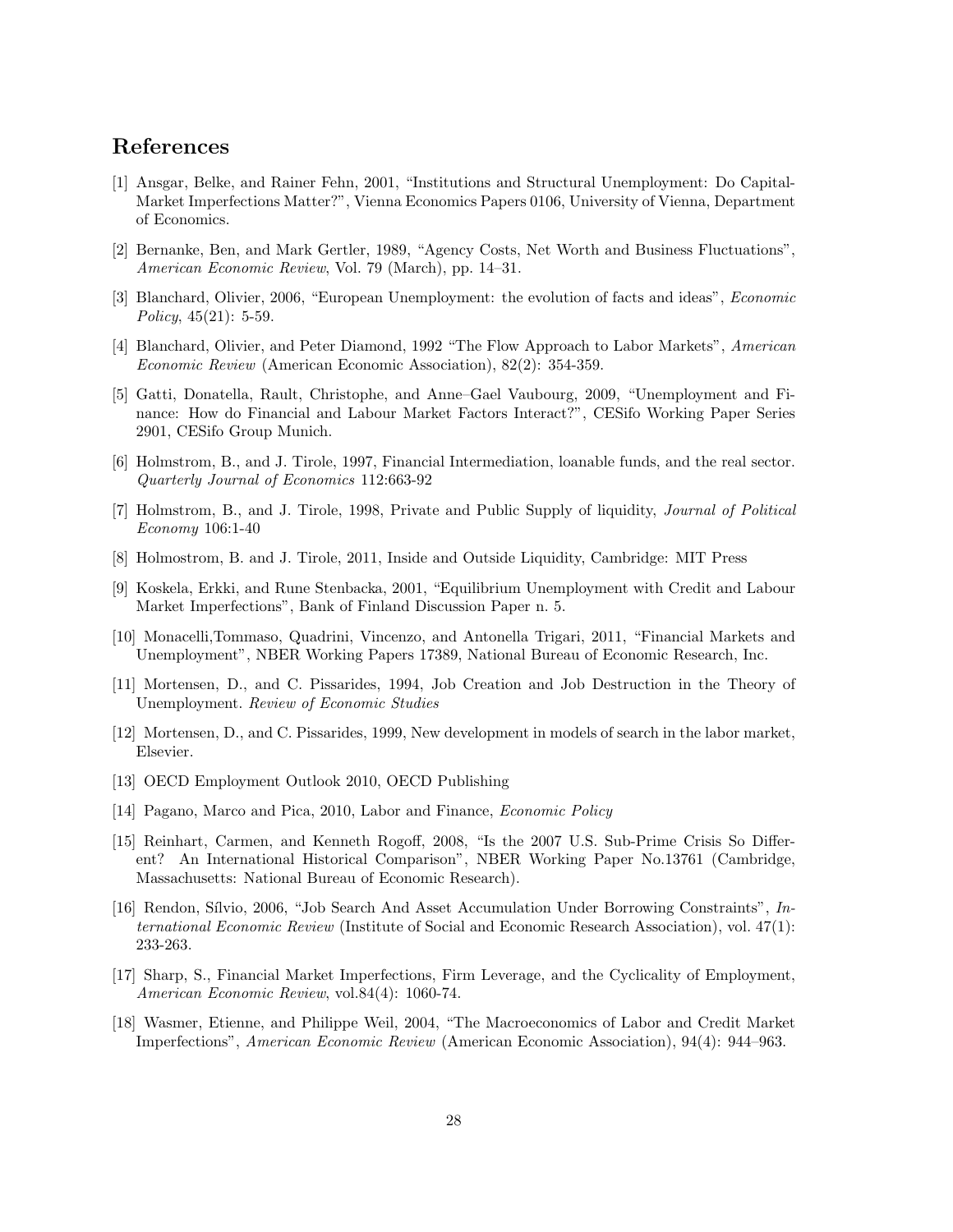# 7 Theoretical Annex

# 8 Statistical Annex

| (2)<br>(3)<br>(4)<br>(6)<br>(5)<br>$\left( 1\right)$<br>$\Delta e(\%)$<br>$\Delta e(\%)$<br>$\Delta e(\%)$<br>$\Delta e(\%)$<br><b>VARIABLES</b><br>$\Delta e(\%)$<br>$\Delta e(\%)$<br><b>OLS</b><br><b>OLS</b><br>IV<br><b>OLS</b><br>IV<br>Method<br>IV<br>Second Stage<br>1.628<br>1.107<br>1.216<br>1.039<br>$-9.038$<br>1.049<br>$\Delta \bar{y}$<br>(0.910)<br>(0.901)<br>(0.910)<br>(7.400)<br>(0.951)<br>(1.050)<br>$-0.029***$<br>$-0.004***$<br>Gearing<br>(0.0008)<br>(0.007)<br>$0.039***$<br>$0.409***$<br>Solvency<br>(0.006)<br>(0.087)<br>LT DA<br>$-0.133$<br>$-172.4$<br>(0.607)<br>(115.5)<br>$-8.138***$<br>$-10.74***$<br>$-25.26***$<br>$-10.04***$<br>$-6.174**$<br>Constant<br>$-10.20$<br>(2.764)<br>(2.630)<br>(4.580)<br>(2.555)<br>(8.473)<br>(2.594)<br><b>YES</b><br><b>YES</b><br><b>YES</b><br><b>YES</b><br><b>YES</b><br><b>YES</b><br>Country<br><b>YES</b><br><b>YES</b><br>Sector<br>YES<br>YES<br>YES<br>YES<br><b>YES</b><br><b>YES</b><br>Country*Sector<br>YES<br>YES<br>YES<br>YES<br>Size<br>YES<br>YES<br>YES<br>YES<br>YES<br>YES<br>First Stage<br>LT DA<br>Solvency<br>Gearing<br>159.592***<br>$-13.33***$<br>0.030<br>Third Party Collateral<br>(13.622)<br>(1.536)<br>(0.019)<br>8,061<br>Observations<br>8,593<br>9,646<br>8,593<br>9,646<br>8,061 |  | Table 6: All firms, replacing with 0s missing values for third party collateral |  |  |  |  |  |  |
|--------------------------------------------------------------------------------------------------------------------------------------------------------------------------------------------------------------------------------------------------------------------------------------------------------------------------------------------------------------------------------------------------------------------------------------------------------------------------------------------------------------------------------------------------------------------------------------------------------------------------------------------------------------------------------------------------------------------------------------------------------------------------------------------------------------------------------------------------------------------------------------------------------------------------------------------------------------------------------------------------------------------------------------------------------------------------------------------------------------------------------------------------------------------------------------------------------------------------------------------------------------------------------------------------------|--|---------------------------------------------------------------------------------|--|--|--|--|--|--|
|                                                                                                                                                                                                                                                                                                                                                                                                                                                                                                                                                                                                                                                                                                                                                                                                                                                                                                                                                                                                                                                                                                                                                                                                                                                                                                        |  |                                                                                 |  |  |  |  |  |  |
|                                                                                                                                                                                                                                                                                                                                                                                                                                                                                                                                                                                                                                                                                                                                                                                                                                                                                                                                                                                                                                                                                                                                                                                                                                                                                                        |  |                                                                                 |  |  |  |  |  |  |
|                                                                                                                                                                                                                                                                                                                                                                                                                                                                                                                                                                                                                                                                                                                                                                                                                                                                                                                                                                                                                                                                                                                                                                                                                                                                                                        |  |                                                                                 |  |  |  |  |  |  |
|                                                                                                                                                                                                                                                                                                                                                                                                                                                                                                                                                                                                                                                                                                                                                                                                                                                                                                                                                                                                                                                                                                                                                                                                                                                                                                        |  |                                                                                 |  |  |  |  |  |  |
|                                                                                                                                                                                                                                                                                                                                                                                                                                                                                                                                                                                                                                                                                                                                                                                                                                                                                                                                                                                                                                                                                                                                                                                                                                                                                                        |  |                                                                                 |  |  |  |  |  |  |
|                                                                                                                                                                                                                                                                                                                                                                                                                                                                                                                                                                                                                                                                                                                                                                                                                                                                                                                                                                                                                                                                                                                                                                                                                                                                                                        |  |                                                                                 |  |  |  |  |  |  |
|                                                                                                                                                                                                                                                                                                                                                                                                                                                                                                                                                                                                                                                                                                                                                                                                                                                                                                                                                                                                                                                                                                                                                                                                                                                                                                        |  |                                                                                 |  |  |  |  |  |  |
|                                                                                                                                                                                                                                                                                                                                                                                                                                                                                                                                                                                                                                                                                                                                                                                                                                                                                                                                                                                                                                                                                                                                                                                                                                                                                                        |  |                                                                                 |  |  |  |  |  |  |
|                                                                                                                                                                                                                                                                                                                                                                                                                                                                                                                                                                                                                                                                                                                                                                                                                                                                                                                                                                                                                                                                                                                                                                                                                                                                                                        |  |                                                                                 |  |  |  |  |  |  |
|                                                                                                                                                                                                                                                                                                                                                                                                                                                                                                                                                                                                                                                                                                                                                                                                                                                                                                                                                                                                                                                                                                                                                                                                                                                                                                        |  |                                                                                 |  |  |  |  |  |  |
|                                                                                                                                                                                                                                                                                                                                                                                                                                                                                                                                                                                                                                                                                                                                                                                                                                                                                                                                                                                                                                                                                                                                                                                                                                                                                                        |  |                                                                                 |  |  |  |  |  |  |
|                                                                                                                                                                                                                                                                                                                                                                                                                                                                                                                                                                                                                                                                                                                                                                                                                                                                                                                                                                                                                                                                                                                                                                                                                                                                                                        |  |                                                                                 |  |  |  |  |  |  |
|                                                                                                                                                                                                                                                                                                                                                                                                                                                                                                                                                                                                                                                                                                                                                                                                                                                                                                                                                                                                                                                                                                                                                                                                                                                                                                        |  |                                                                                 |  |  |  |  |  |  |
|                                                                                                                                                                                                                                                                                                                                                                                                                                                                                                                                                                                                                                                                                                                                                                                                                                                                                                                                                                                                                                                                                                                                                                                                                                                                                                        |  |                                                                                 |  |  |  |  |  |  |
|                                                                                                                                                                                                                                                                                                                                                                                                                                                                                                                                                                                                                                                                                                                                                                                                                                                                                                                                                                                                                                                                                                                                                                                                                                                                                                        |  |                                                                                 |  |  |  |  |  |  |
|                                                                                                                                                                                                                                                                                                                                                                                                                                                                                                                                                                                                                                                                                                                                                                                                                                                                                                                                                                                                                                                                                                                                                                                                                                                                                                        |  |                                                                                 |  |  |  |  |  |  |
|                                                                                                                                                                                                                                                                                                                                                                                                                                                                                                                                                                                                                                                                                                                                                                                                                                                                                                                                                                                                                                                                                                                                                                                                                                                                                                        |  |                                                                                 |  |  |  |  |  |  |
|                                                                                                                                                                                                                                                                                                                                                                                                                                                                                                                                                                                                                                                                                                                                                                                                                                                                                                                                                                                                                                                                                                                                                                                                                                                                                                        |  |                                                                                 |  |  |  |  |  |  |
|                                                                                                                                                                                                                                                                                                                                                                                                                                                                                                                                                                                                                                                                                                                                                                                                                                                                                                                                                                                                                                                                                                                                                                                                                                                                                                        |  |                                                                                 |  |  |  |  |  |  |
|                                                                                                                                                                                                                                                                                                                                                                                                                                                                                                                                                                                                                                                                                                                                                                                                                                                                                                                                                                                                                                                                                                                                                                                                                                                                                                        |  |                                                                                 |  |  |  |  |  |  |
|                                                                                                                                                                                                                                                                                                                                                                                                                                                                                                                                                                                                                                                                                                                                                                                                                                                                                                                                                                                                                                                                                                                                                                                                                                                                                                        |  |                                                                                 |  |  |  |  |  |  |
|                                                                                                                                                                                                                                                                                                                                                                                                                                                                                                                                                                                                                                                                                                                                                                                                                                                                                                                                                                                                                                                                                                                                                                                                                                                                                                        |  |                                                                                 |  |  |  |  |  |  |
|                                                                                                                                                                                                                                                                                                                                                                                                                                                                                                                                                                                                                                                                                                                                                                                                                                                                                                                                                                                                                                                                                                                                                                                                                                                                                                        |  |                                                                                 |  |  |  |  |  |  |

Standard errors in parentheses

\*\*\* p<0.01, \*\* p<0.05, \* p<0.1

## 9 The Model with a frictionless labor market

The labor market is frictionless and the wage is  $w$ . Labor supply is perfectly inelastic and workers work as long as the equilibrium wage  $w$  is larger than  $z$ , the shadow value of leisure. There is a measure 1 of workers. Workers can be hired at no costs.

In the limit version of the model as  $c \to 0$ , unemployment disappear and the labor market is charaterized by an endogenous wage along an inelastic labor supply. In other words, the endogenous wages is the permanent income of the workers so that  $w \to rU$ , and free entry of firms ensure determines the equilibrium value of the endogenous wage. As long as such wage is larger than a workers' reservation utility z, the limit model delivers full employment. Total profits thus read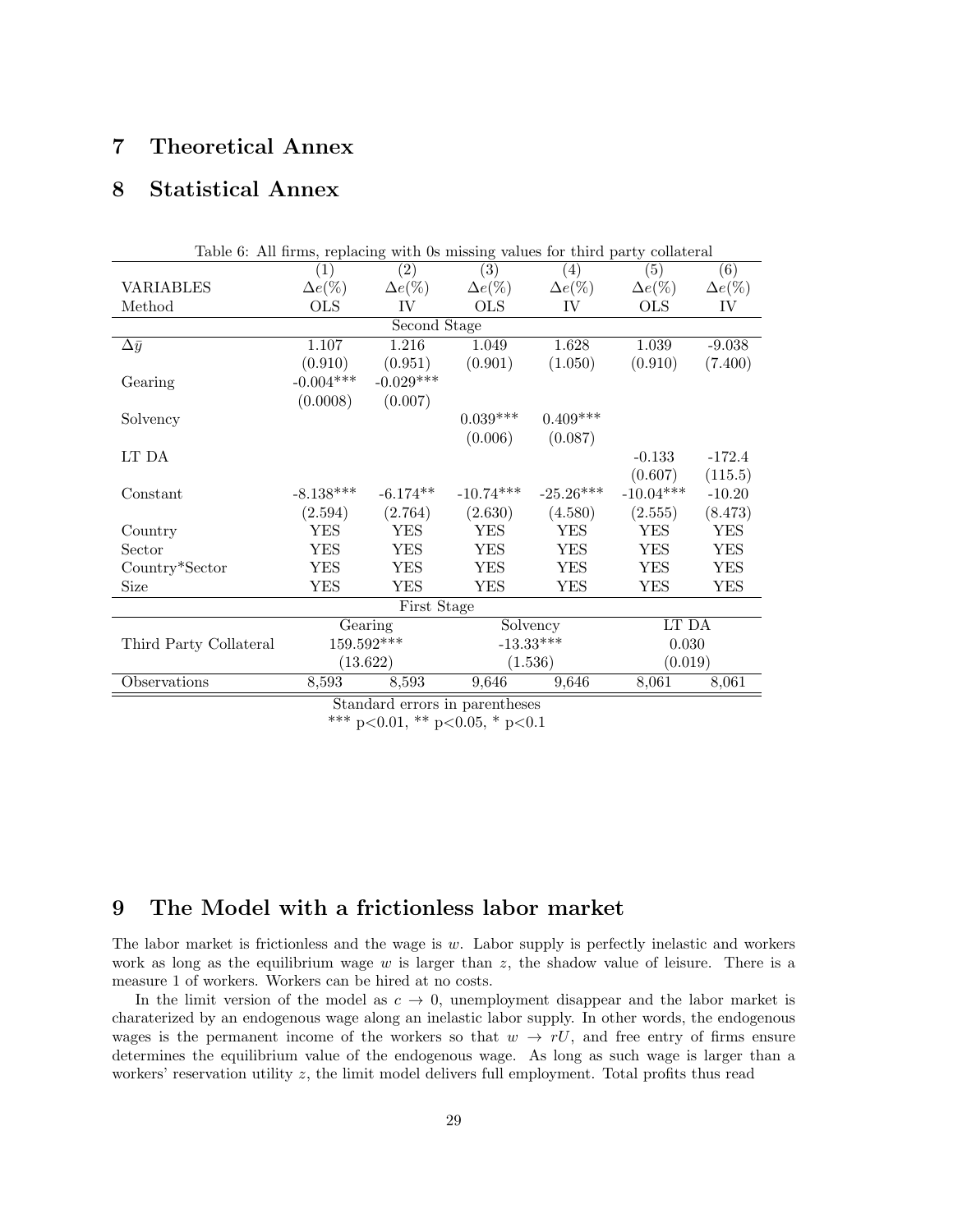| Table 7: All firms, firm specific $\Delta y$ |                |                |                                |                |                  |                  |
|----------------------------------------------|----------------|----------------|--------------------------------|----------------|------------------|------------------|
|                                              | (1)            | (2)            | (3)                            | (4)            | $\overline{(5)}$ | $\overline{(6)}$ |
| VARIABLES                                    | $\Delta e(\%)$ | $\Delta e(\%)$ | $\Delta e(\%)$                 | $\Delta e(\%)$ | $\Delta e(\%)$   | $\Delta e(\%)$   |
| Method                                       | <b>OLS</b>     | IV             | <b>OLS</b>                     | IV             | <b>OLS</b>       | IV               |
|                                              |                | Second Stage   |                                |                |                  |                  |
| $\Delta y$                                   | $4.527***$     | $12.89***$     | $4.779***$                     | $14.73***$     | $4.074***$       | $12.58***$       |
|                                              | (0.315)        | (1.159)        | (0.310)                        | (1.216)        | (0.314)          | (5.411)          |
| Gearing                                      | $-0.004***$    | $-0.034***$    |                                |                |                  |                  |
|                                              | (0.001)        | (0.013)        |                                |                |                  |                  |
| Solvency                                     |                |                | $0.042***$                     | $0.594***$     |                  |                  |
|                                              |                |                | (0.007)                        | (0.205)        |                  |                  |
| LT DA                                        |                |                |                                |                | 0.350            | $-292.6$         |
|                                              |                |                |                                |                | (0.640)          | (462.9)          |
| Constant                                     | $-11.17***$    | $-4.574$       | $-13.86***$                    | $-32.21**$     | $-13.02***$      | 4.667            |
|                                              | (3.179)        | (12.44)        | (3.193)                        | (16.01)        | (3.119)          | (60.85)          |
| Country                                      | <b>YES</b>     | <b>YES</b>     | <b>YES</b>                     | <b>YES</b>     | YES              | <b>YES</b>       |
| Sector                                       | YES            | YES            | YES                            | YES            | YES              | YES              |
| Country*Sector                               | YES            | YES            | YES                            | YES            | YES              | YES              |
| Size                                         | YES            | <b>YES</b>     | <b>YES</b>                     | <b>YES</b>     | <b>YES</b>       | <b>YES</b>       |
|                                              |                | First Stage    |                                |                |                  |                  |
|                                              |                | Gearing        | Solvency                       |                | LT DA            |                  |
| Third Party Collateral                       | 98.691***      |                | $-7.560***$                    |                | $-0.016$         |                  |
|                                              |                | (16.626)       | (1.58)                         |                | (0.094)          |                  |
| Observations                                 | 7,569          | 1,882          | 8,373                          | 2,238          | 6,880            | 1,701            |
| R-squared                                    | 0.103          | 0.061          | 0.101                          | $-0.213$       | 0.085            | $-21.229$        |
|                                              |                |                | Standard errors in parentheses |                |                  |                  |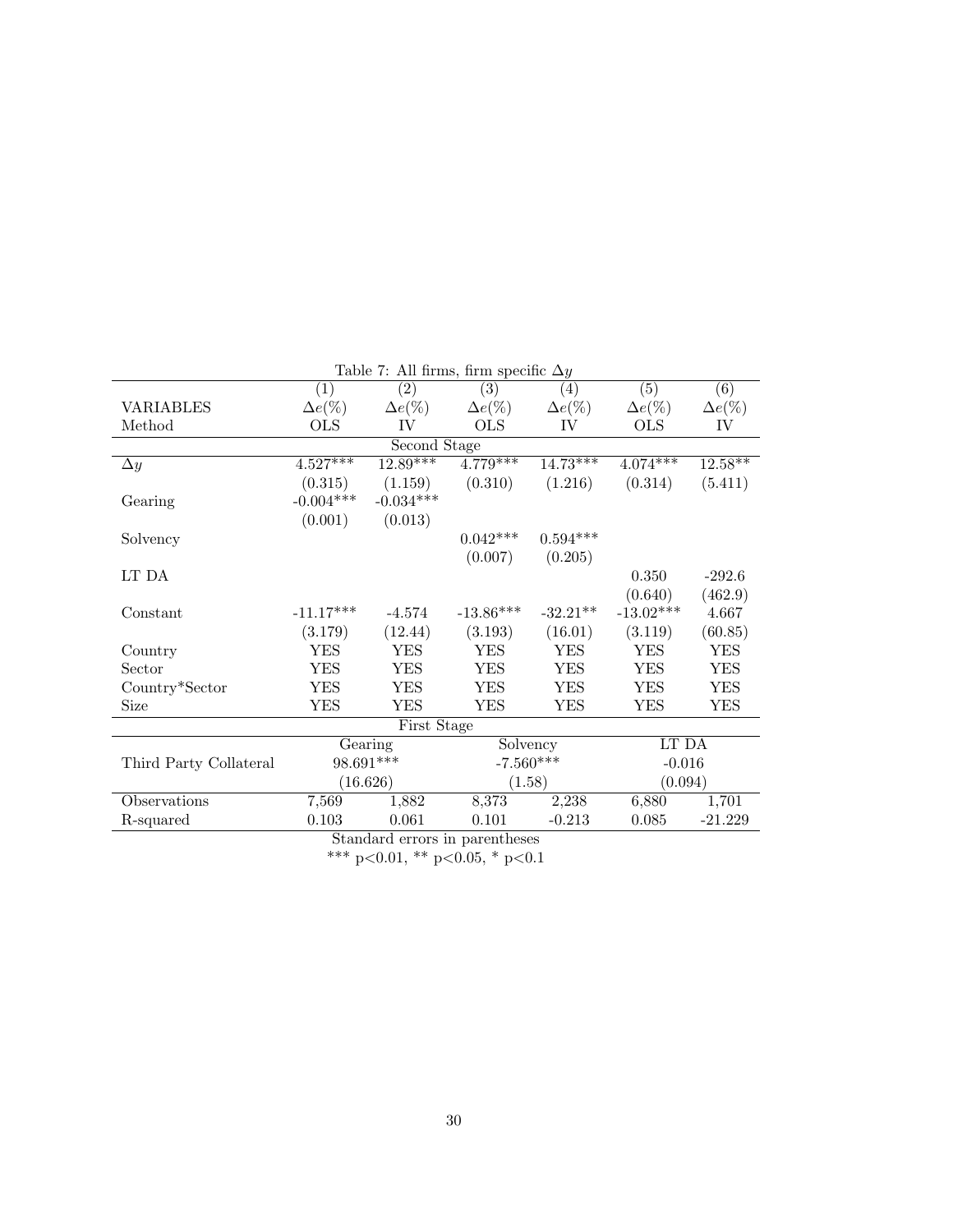|                        |                  |                  | Lable $\circ$ : Only minis downsizing, mini specific $\Delta y$ |                   |                  |                  |
|------------------------|------------------|------------------|-----------------------------------------------------------------|-------------------|------------------|------------------|
|                        | $\overline{(1)}$ | $\overline{(2)}$ | $\overline{(3)}$                                                | $\left( 4\right)$ | $\overline{(5)}$ | $\overline{(6)}$ |
| <b>VARIABLES</b>       | $\Delta e(\%)$   | $\Delta e(\%)$   | $\Delta e(\%)$                                                  | $\Delta e(\%)$    | $\Delta e(\%)$   | $\Delta e(\%)$   |
| Method                 | <b>OLS</b>       | IV               | <b>OLS</b>                                                      | IV                | <b>OLS</b>       | IV               |
|                        |                  | Second Stage     |                                                                 |                   |                  |                  |
| $\Delta y$             | $10.07***$       | $6.329***$       | $8.818***$                                                      | $12.28***$        | $7.706***$       | 6.413            |
|                        | (0.904)          | (1.952)          | (0.768)                                                         | (2.316)           | (0.821)          | (8.496)          |
| Gearing                | $-0.003**$       | $-0.049**$       |                                                                 |                   |                  |                  |
|                        | (0.001)          | (0.025)          |                                                                 |                   |                  |                  |
| Solvency               |                  |                  | $0.054***$                                                      | $0.754**$         |                  |                  |
|                        |                  |                  | (0.010)                                                         | (0.322)           |                  |                  |
| LT DA                  |                  |                  |                                                                 |                   | $-0.594$         | $-396.3$         |
|                        |                  |                  |                                                                 |                   | (1.847)          | (843.8)          |
| Constant               | $-20.61***$      | $-10.63$         | $-23.39***$                                                     | $-39.84**$        | $-22.43***$      | 3.198            |
|                        | (3.830)          | (17.07)          | (3.805)                                                         | (19.71)           | (3.797)          | (86.19)          |
| Country                | <b>YES</b>       | <b>YES</b>       | <b>YES</b>                                                      | <b>YES</b>        | <b>YES</b>       | <b>YES</b>       |
| Sector                 | <b>YES</b>       | <b>YES</b>       | <b>YES</b>                                                      | <b>YES</b>        | <b>YES</b>       | <b>YES</b>       |
| Country*Sector         | <b>YES</b>       | <b>YES</b>       | <b>YES</b>                                                      | YES               | <b>YES</b>       | <b>YES</b>       |
| Size                   | <b>YES</b>       | <b>YES</b>       | <b>YES</b>                                                      | YES               | YES              | <b>YES</b>       |
|                        |                  | First Stage      |                                                                 |                   |                  |                  |
|                        | Gearing          |                  | Solvency                                                        |                   | LT DA            |                  |
| Third Party Collateral | 76.504***        |                  | $-6.861***$                                                     |                   | 0.019            |                  |
|                        |                  | (22.76)          | (2.011)                                                         |                   | (0.021)          |                  |
| <b>Observations</b>    | 3,646            | 977              | 4,058                                                           | 1,159             | 3,219            | 823              |
|                        |                  |                  | Standard errors in parentheses                                  |                   |                  |                  |

Table 8: Only firms downsizing, firm specific  $\Delta y$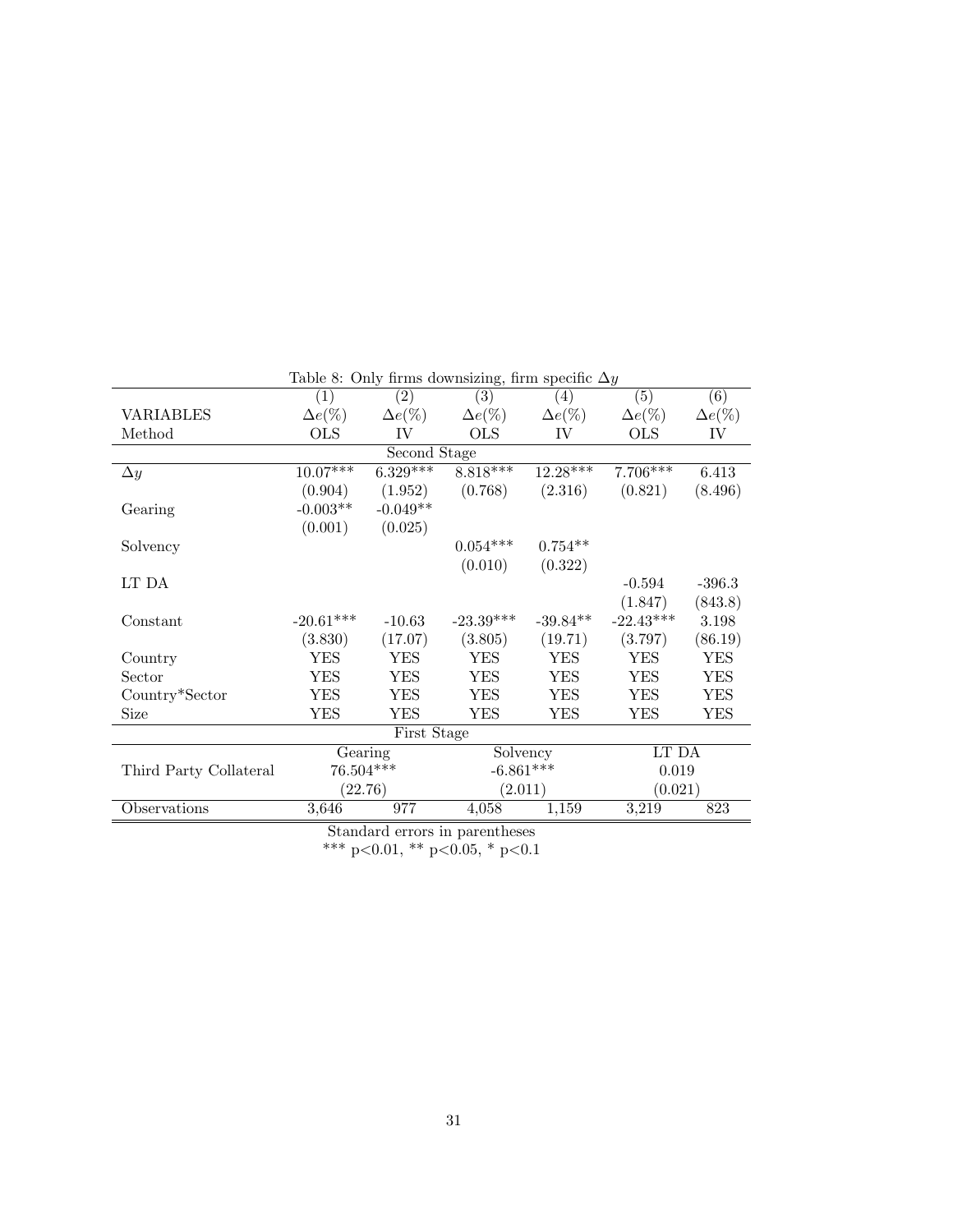|                        |                   | Lable 3. Only millis upsizing, milli specific $\Delta y$ |                  |                   |                  |                  |
|------------------------|-------------------|----------------------------------------------------------|------------------|-------------------|------------------|------------------|
|                        | $\left( 1\right)$ | (2)                                                      | $\overline{(3)}$ | $\left( 4\right)$ | $\overline{(5)}$ | $\overline{(6)}$ |
| <b>VARIABLES</b>       | $\Delta e(\%)$    | $\Delta e(\%)$                                           | $\Delta e(\%)$   | $\Delta e(\%)$    | $\Delta e(\%)$   | $\Delta e(\%)$   |
| Method                 | OLS               | IV                                                       | <b>OLS</b>       | IV                | <b>OLS</b>       | IV               |
|                        |                   | Second Stage                                             |                  |                   |                  |                  |
| $\Delta y$             | $0.559*$          | $6.865***$                                               | $0.628*$         | $8.730***$        | $0.643*$         | 7.123            |
|                        | (0.334)           | (2.338)                                                  | (0.349)          | (3.109)           | (0.360)          | (7.520)          |
| Gearing                | $-0.003$          | $-0.048$                                                 |                  |                   |                  |                  |
|                        | (0.00218)         | (0.0865)                                                 |                  |                   |                  |                  |
| Solvency               |                   |                                                          | 0.001            | $-0.594$          |                  |                  |
|                        |                   |                                                          | (0.018)          | (1.286)           |                  |                  |
| LT DA                  |                   |                                                          |                  |                   | $-0.145$         | 193.4            |
|                        |                   |                                                          |                  |                   | (0.697)          | (996.5)          |
| Constant               | $17.05**$         | 11.03                                                    | $16.47*$         | 55.85             | $16.32*$         | 18.06            |
|                        | (8.082)           | (17.93)                                                  | (8.508)          | (95.18)           | (8.500)          | (67.32)          |
| Country                | <b>YES</b>        | <b>YES</b>                                               | <b>YES</b>       | <b>YES</b>        | <b>YES</b>       | <b>YES</b>       |
| Sector                 | <b>YES</b>        | YES                                                      | YES              | YES               | YES              | YES              |
| Country*Sector         | <b>YES</b>        | <b>YES</b>                                               | <b>YES</b>       | <b>YES</b>        | <b>YES</b>       | <b>YES</b>       |
| Size                   | <b>YES</b>        | YES                                                      | YES              | YES               | YES              | YES              |
|                        |                   | First Stage                                              |                  |                   |                  |                  |
|                        |                   | Gearing                                                  |                  | Solvency          |                  | LT DA            |
| Third Party Collateral |                   | 53.056                                                   |                  | 4.092             |                  | $-0.016$         |
|                        |                   | (70.059)                                                 |                  | (6.396)           |                  | (0.094)          |
| Observations           | 918               | 239                                                      | 1,004            | 282               | 863              | 230              |
|                        |                   | Standard errors in parentheses                           |                  |                   |                  |                  |
|                        |                   |                                                          |                  |                   |                  |                  |

Table 9: Only firms upsizing, firm specific  $\Delta y$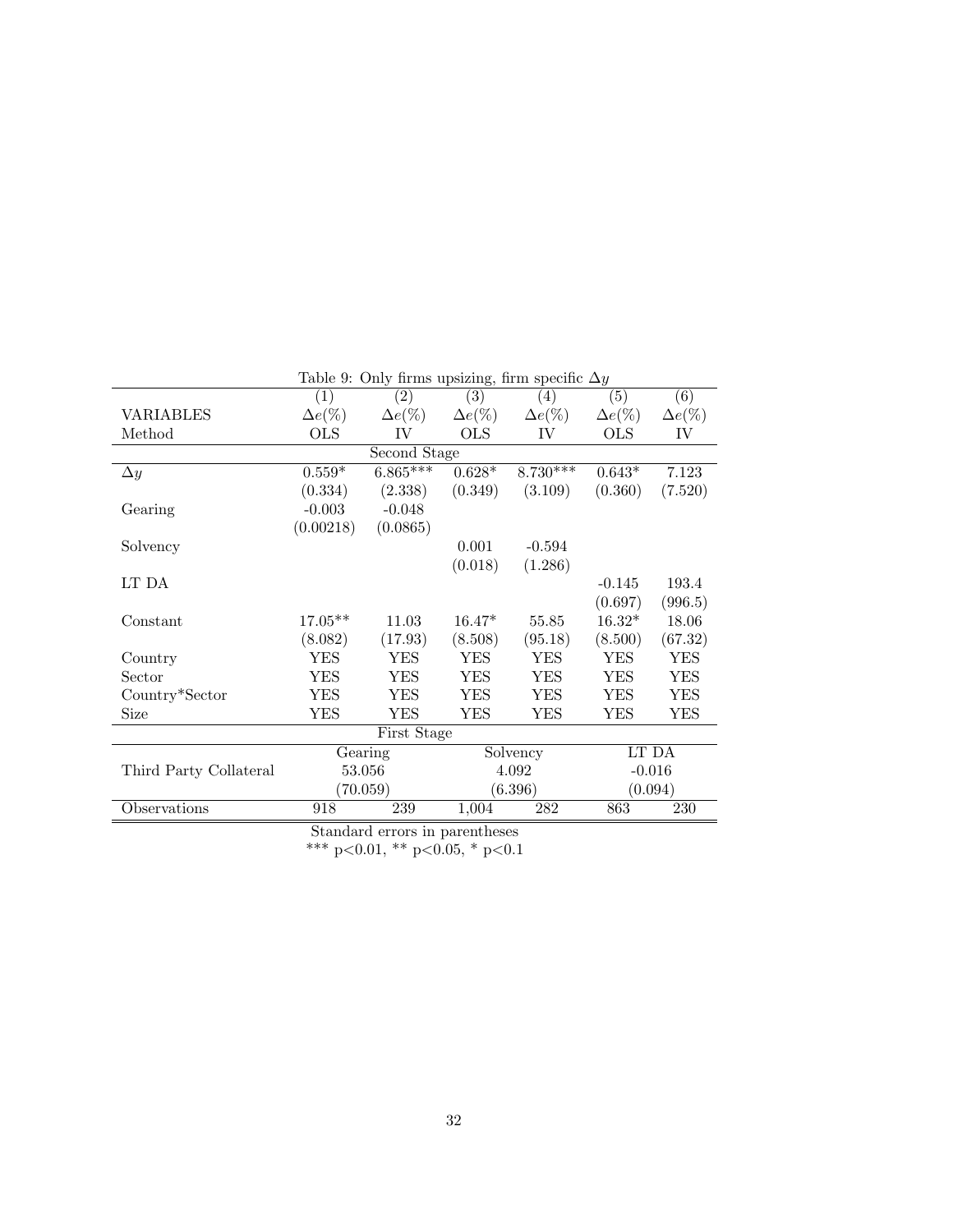$$
V(w) = S_1(A, I) - I\tilde{\lambda} - A
$$

that after substitution of the surplus read

$$
V(w) = \left[ \left( \frac{y - w}{r + \lambda} - 1 \right) \left( 1 + \tilde{\lambda} (1 - \tau) \right] \right] A + \lambda \tau \left[ \frac{y - w}{r + \lambda} - 1 \right] I \tag{29}
$$

. The NPV of the pledgeable income writes

$$
P = Y_0 + \frac{\rho(y - w)A}{r + \lambda}
$$

The firms' maximization problem can now be written as

$$
V(w) = \max_{A,I} \left[ \left( \frac{y - w}{r + \lambda} - 1 \right) \left( 1 + \tilde{\lambda} (1 - \tau) \right] \right] A + \lambda \tau \left[ \frac{y - w}{r + \lambda} - 1 \right] I \tag{30}
$$

$$
\text{s.t.} \quad I\tilde{\lambda} + 1A - P \ge 0 \tag{31}
$$

$$
0 \le I \le A; \ A \ge 0; \ I \ge 0
$$

where- given the nature of the war chest and the structure of the shock- the war chest itself can not be larger than the investment A while they both need to be non negative.

Making use of the definition of  $S_1(A, I)$  from equation ?? and the financial constraint 10, the firm problem is

$$
V(w) = \max_{I,A} \left[ \left( \frac{y - w}{r + \lambda} - 1 \right) \left( 1 + \tilde{\lambda} (1 - \tau) \right] \right] A + \lambda \tau \left[ \frac{y - w}{r + \lambda} - 1 \right] I
$$
 (32)  
s.t.  $I = -\frac{A}{k(U)\tilde{\lambda}} + \frac{Y_0}{\tilde{\lambda}}; \quad I \leq A$ 

The objective function makes clear that the firm's value is a weighted average between investing in capacity  $A$  and accumulating a war chest  $I$ . Given the linear nature structure of the model and the firm's isoprofit, the firm equilibrium will be at a corner solution. Figures 3 and 2 describe the two possible equilibria. In Figure 2 the maximize capacity is A and the firm does not hold any cash reserve. We label such condition the no cash equilibrium. Conversely, in Figure 3 the firm use cash and operate along the constraints  $I = A$ . We label such condition the Warchest equilibrium, as we argue next

Definition 16 The firm optimization problem has two possible outcomes. In the No cash Equilibrium the firm maximizes capacity and does not use any cash. In the Warchest equilibrium the firm holds cash in equilibrium so that  $I = A$ 

The derivation of the two equilibria depends on the relative slopes of the iso-profits and the borrowing constraint. The warchest equilibrium requires that the slope of the isoprifts be-in absolute value- smaller than the slope of the borrowing constraint, so that we can obtain a simple condition for the war chest equilibrium.

Proposition 17 The firm will choose to hold cash and establish a warchest equilibrium as long as

$$
\left[\frac{y-w}{r+\lambda} - 1\right] \left(1 + \tilde{\lambda}(1-\tau)\right) \le \tilde{\lambda}\tau \left[\frac{y-w}{r+\lambda} - 1\right] \frac{1}{k(w)\tilde{\lambda}}
$$
\n(33)